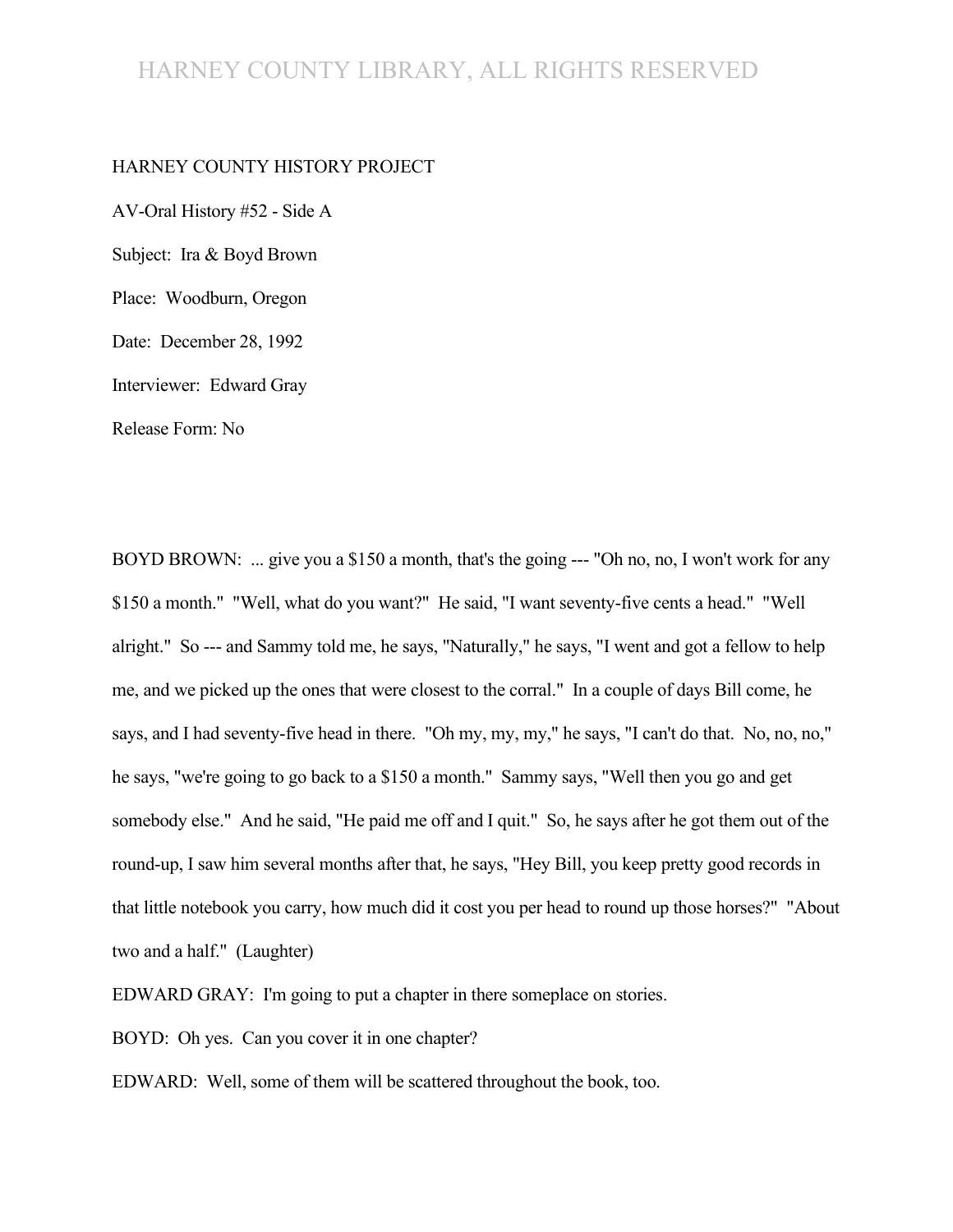BOYD: That's a good idea too, because otherwise if you read them all at once then ---

EDWARD: Oh, yeah.

BOYD: --- that won't work.

EDWARD: Oh, I've got --- Like this right here, these are just stories on Bill Brown. These are by Audra Brennan, there is about six pages, and these are just stories.

BOYD: Oh shoot, that's ... isn't it?

EDWARD: Yeah, Audra Brennan. They lived at Bill's Buck Creek Ranch, 1937 to 1941, just after he had left. And she drew me a floor plan of that old Buck Creek house. Well, she already had it drawn, and she just collected all this stuff on Bill Brown. She really, they knew one another of course. And her husband, Claude Brennan, worked for Bill for years over there in Crook County. But anyway, she is the only one that had a picture of Bill's original house. Huge.

BOYD: Oh yes, it was.

EDWARD: My god ---

BOYD: Even a nursery.

EDWARD: Oh yeah. Now the nursery is gone, they tore all that off. I wished I would have had pictures of the inside of that; but I'm sure I'll never, never find anything like that.

BOYD: Oh no, I don't think you would either, have it originally, you know.

EDWARD: I doubt if anybody ever took a picture.

BOYD: Not to amount to anything.

EDWARD: What surprises me about that place, Ira --- you were there once weren't you? IRA BROWN: Uh huh.

EDWARD: And Waldo was over there.

IRA: He worked for him all summer.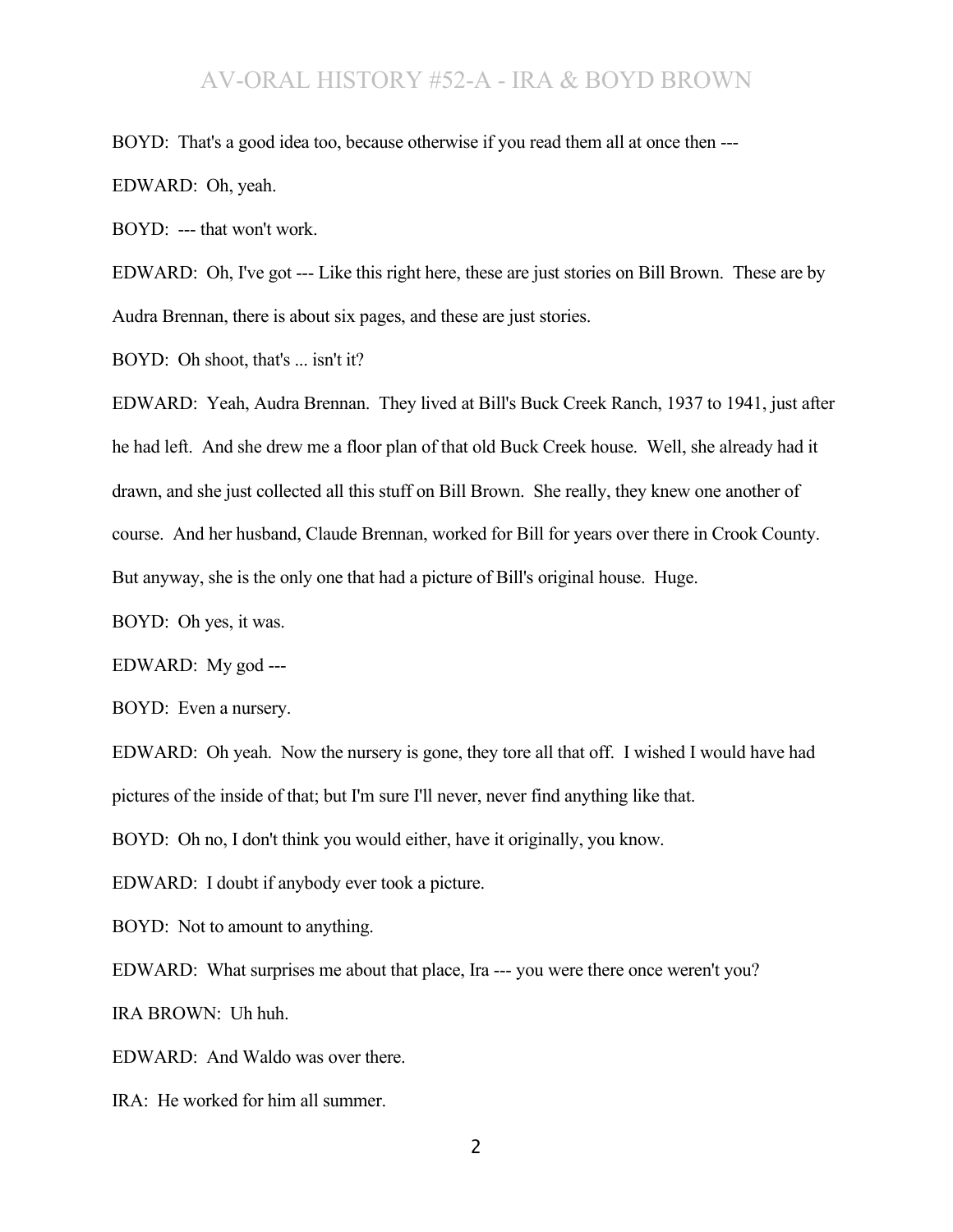#### EDWARD: Yeah.

IRA: Can you imagine, I know I told you this before, but when fall came, why he says, "Now I'll pay you for the summer's work, or you can have your pick of fifteen head of horses down there at the Willows Corral." "Oh," he says, "I'll take the horses." So, he went down, let him take his pick. And he picked up fifteen head of chestnut sorrels, all alike, same color. And he had a little pony of his own that he had bought while he was there, and he put a saddle on that thing. I don't know which horse he put a bell on. Came right across, and he crossed right at the base of Mount Hood. Driving oh ---

EDWARD: Barlow Trail maybe?

IRA: Well, probably pretty much.

EDWARD: Probably.

IRA: But imagine driving, coming down through --- he crossed the Sandy River, pretty well up east of Portland, the Portland area. Can you imagine bringing that all alone, nobody helped him? And we had a big stock ... when I was a kid. My dad just put ... We had about, between fifteen and twenty head. We could have four, four-horse teams. My dad drove one, hired man drove one, he drove one, and I drove one. And we'd get into a field for instance, and we'd put it in, in a hurry, each with a four-horse team. Well, those horses, none of them would even have a, most of them didn't even have a headstall on them, little own anything else. So, they broke those horses out there by the barn. And if that wasn't a three-ring circus. (Laughter) Because he got one that he had had a harness on several times, and my dad wanted to load up cement. And he had ---

EDWARD: Want me to get that Ira?

IRA: Nope, I've ---

...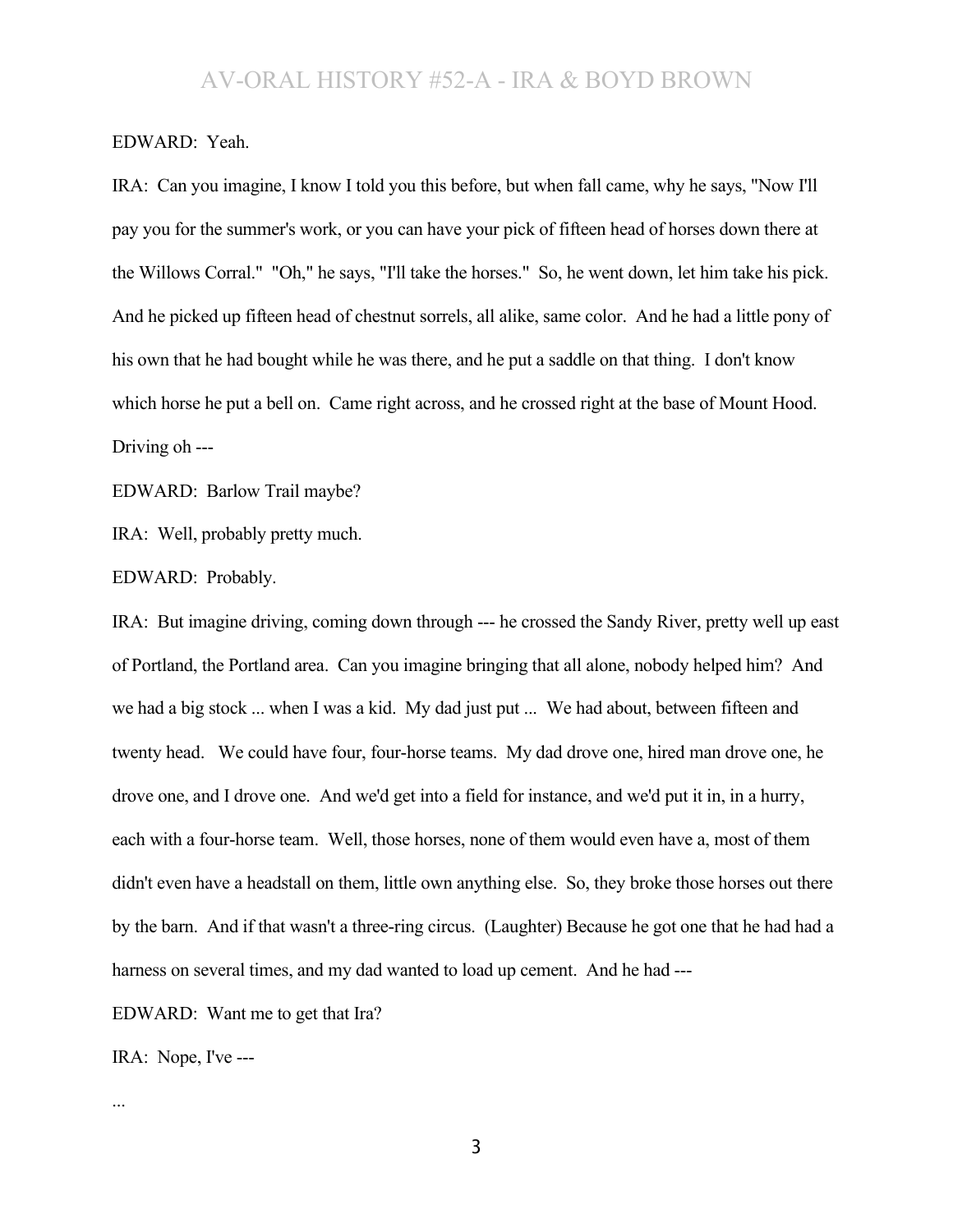EDWARD: Not Sarah.

IRA: She had two boys. No, not Sarah, Mary is the one.

EDWARD: Mary.

IRA: Yeah, she had these two boys, and the little one got into her satchel with the pills, and he ate them all, killed him deader than a doornail.

EDWARD: Oh yeah.

BOYD: Sure.

IRA: And when Harvey got up a little ways, oh I think, I don't know if he was ten years old or not,

she couldn't handle him. So, she sent him up to Bill, and Bill raised him. (Laughter)

EDWARD: They just let him run out there in that desert all over the place.

BOYD: God yeah. How old was he, his name?

IRA: I'm just guessing, he was about, a little over ten years old, he was up there all that time.

EDWARD: Oh, years.

IRA: Yeah, he was. Because I know Bill would include, oh comment about Harvey. He would write my dad probably twice a year.

EDWARD: I think that Harve Winslow was up in that country, from at least early 1900's to the 1930's.

IRA: Yeah.

EDWARD: About '36 or '37 because he had some of Bill's sheep. He borrowed, so to speak.

BOYD: More or less.

EDWARD: More or less.

IRA: One herder ran off with 2,000 head ... And they traced him clear up to Lakeview before they lost the trail. ... ran right into that Irish settlement, and you couldn't get "sickem" out of those

4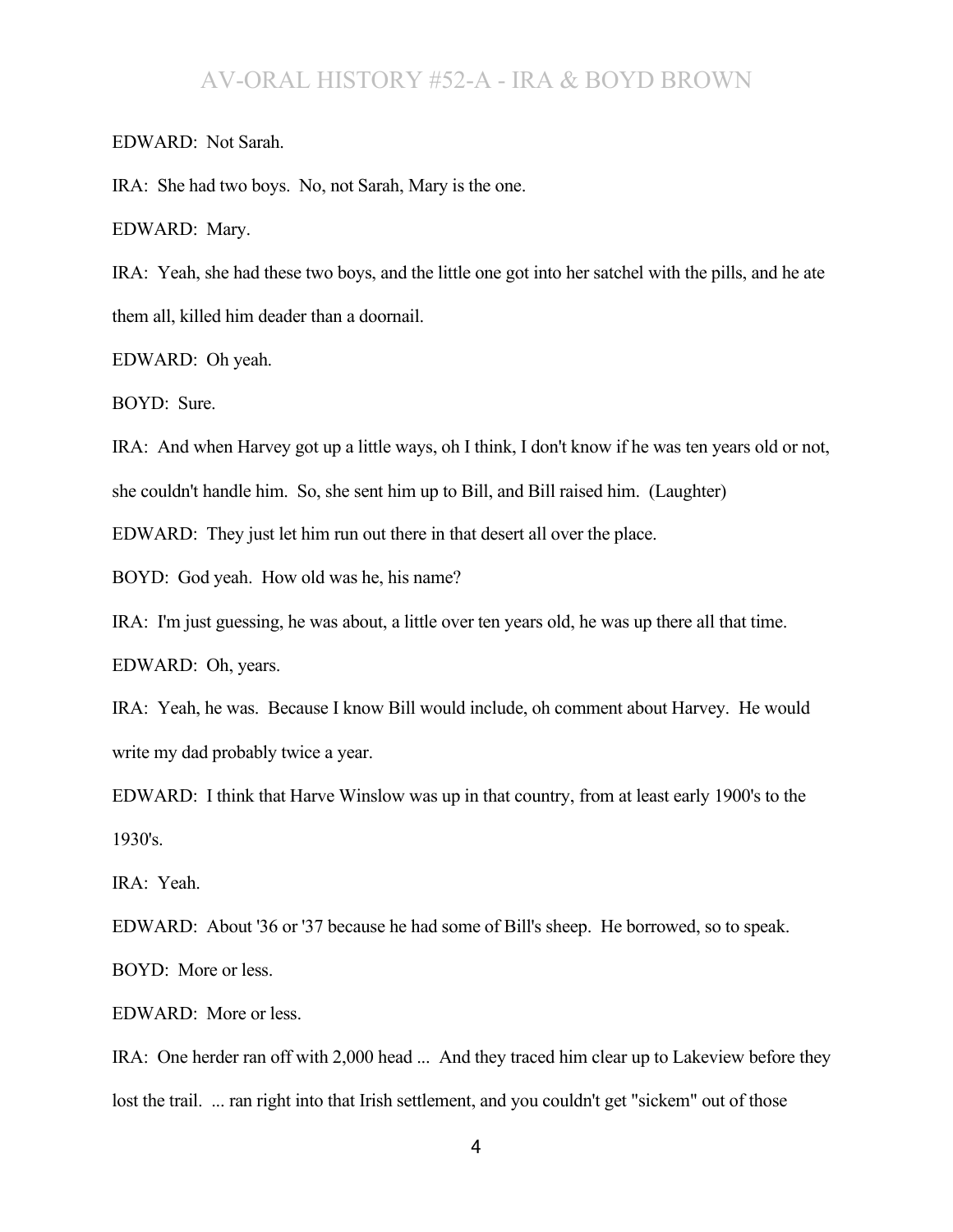fellows. And you'd go into ---

BOYD: ...

EDWARD: Barry, Barry O'Connor's?

IRA: Yes.

EDWARD: Can't think of the other one. I talked to Helen Winslow, who is the daughter of Harve Winslow.

IRA: Yes.

EDWARD: Boy, she's getting up there, too.

IRA: Must be because she would be a cousin of mine actually.

EDWARD: She lives over there, she still lives on the Moon Ranch out of Silver Lake, over there in Harney County.

IRA: Well, I know where it is, because Pearl and I went up there. And she was out deer hunting, so we didn't get to talk to her.

BOYD: How old was she at the time?

IRA: Oh, she was probably in her 60's.

BOYD: Yeah.

EDWARD: I think she might be over 90.

IRA: Wouldn't wonder. Say was her mother ever a good looker?

BOYD: You bet.

EDWARD: Now that would be Mary?

BOYD: Well, her mother would have been Mary, yeah.

EDWARD: Oh no, no, no, that would be her grandmother, would be Mary.

IRA: Yeah, I don't remember what her mother's name was.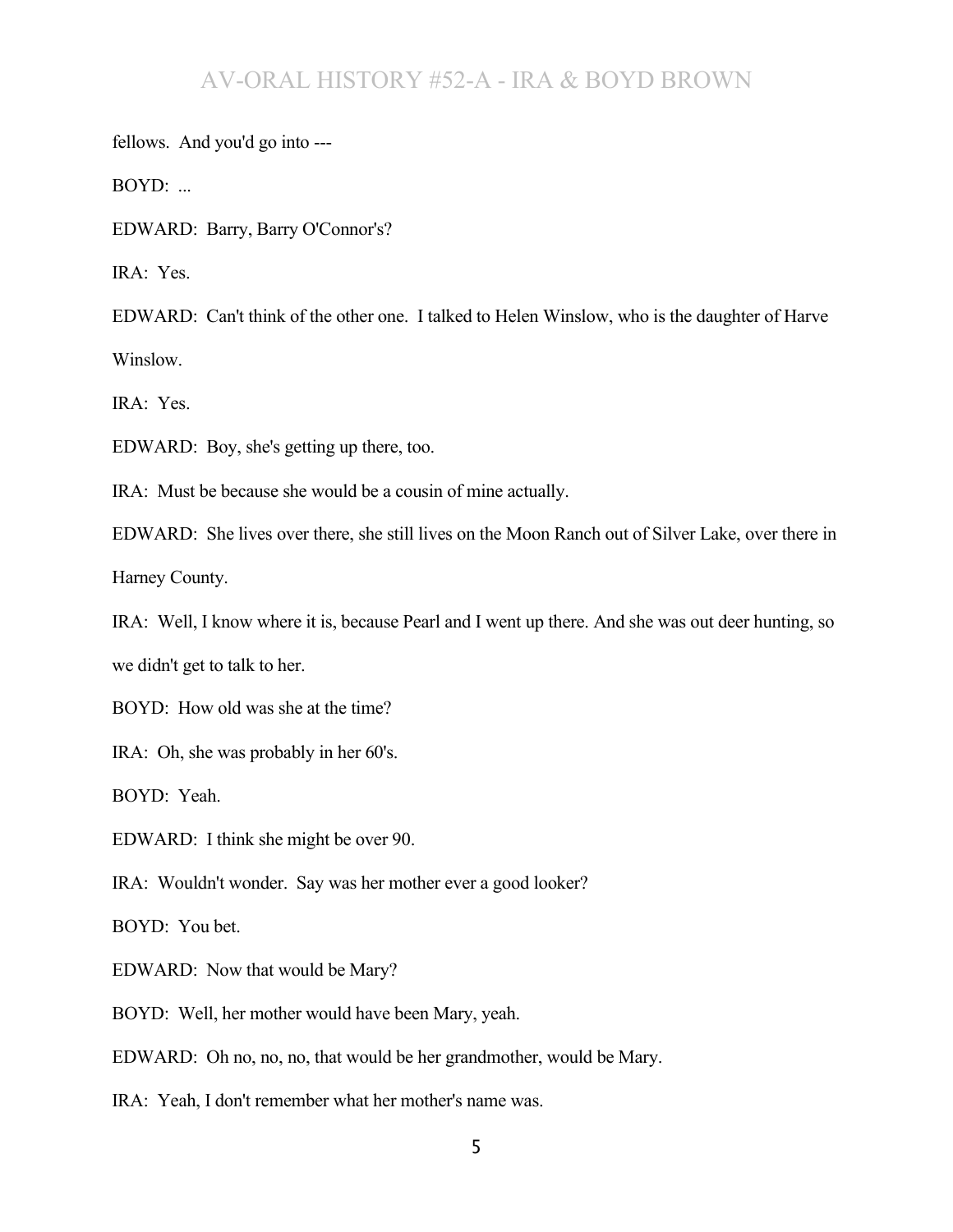EDWARD: Harve Winslow married, I don't know who he married. But he --- that's how Charlie Couch got in the state pen, because he stole one of his horses, crazy. They were all stealing from one another anyway. It wasn't no big deal. Oh, poor Bill, he didn't really have any idea how many horses, it's impossible to count them, you know.

BOYD: So, he ended up in the pen for stealing one horse.

EDWARD: One horse.

IRA: He even had his foreman put in the pen; Bill did.

EDWARD: Yeah, that's Charlie Couch.

IRA: Oh, is that it?

EDWARD: Yeah.

IRA: And he says, "Confound it," he says, "he doesn't like to be sitting there doing nothing." And Bill went up and got him, he'd only been there a month. And he talked them into letting him have him back.

EDWARD: Oh, that's crazy. Bill just would not press charges. I know his second buckaroo boss, Robert Baker, quit because Bill wouldn't press charges against this Moss guy for stealing his horses. I mean he just --- he finally did eventually, but it took an act of god to get him to do anything. IRA: Sammy Boyce told me, he says, or I guess it was Shields, one of the two, because I talked to him about --- he came across a corral that was north of, yes, it would be north of Lakeview quite a little ways. But in another words a long ways from Bill's headquarters, and they had fifty head of Bill's horses in the corral. And they took a pocket knife and cut the brand that, of that, off of that, and then took a buckskin string and poked four holes in it and pulled them all together and left it on until it rotted out. That way, you see, they couldn't make any ... they could see there was a brand on there but they --- And Sammy Boyce tried to, he said, "I knew better than to make any ruckus there,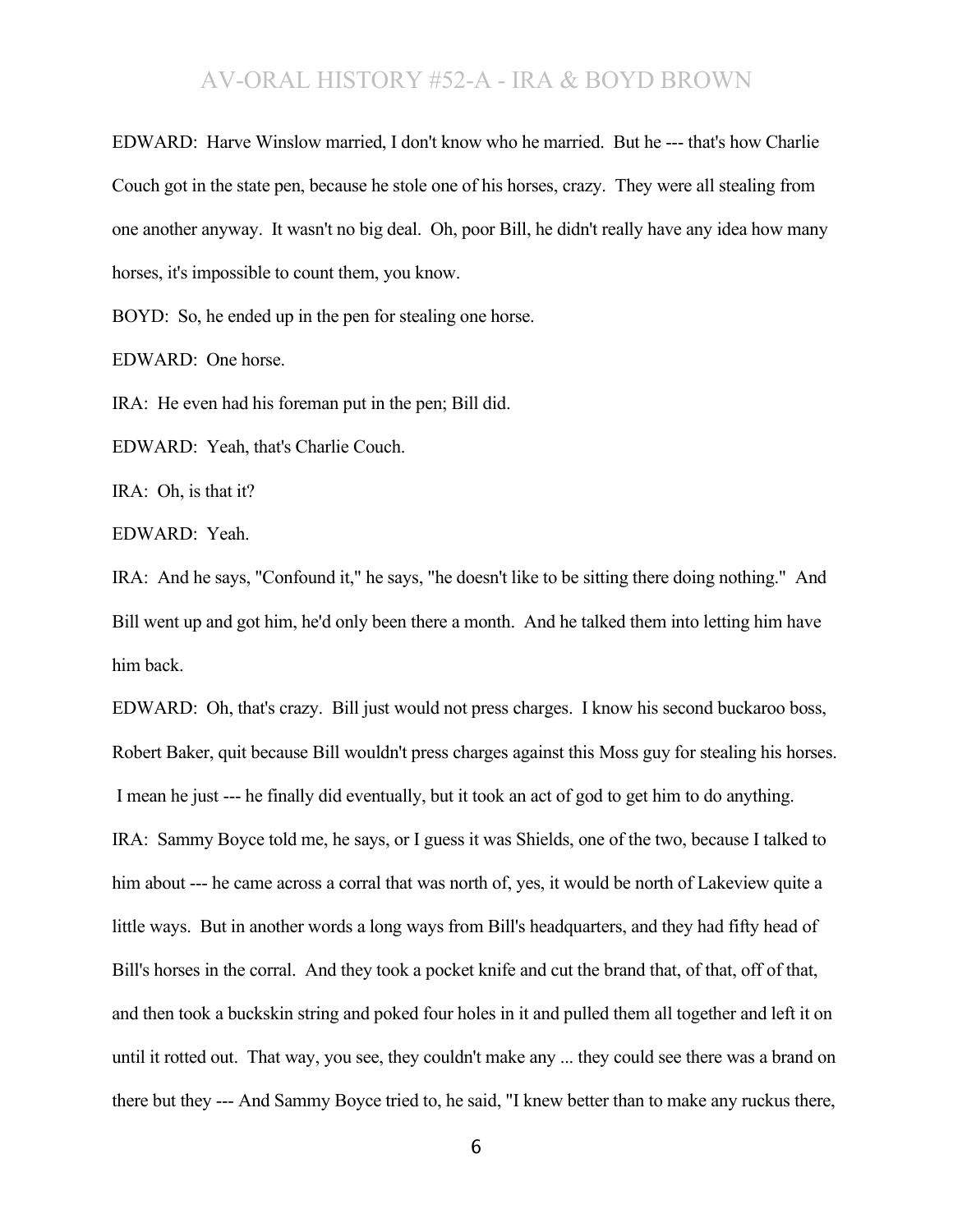they'd have shot him right there."

EDWARD: That was probably Moss, W. Z. Moss. See Bill's brand, we branded it on a piece of cardboard, and god that thing is small, you know, it's not very big.

IRA: Well, it had to be to go on the jaw.

EDWARD: Right. It wouldn't take much to cover it up. They used to take hot potatoes and they could put that on there and that would somehow kind of suck the brand out, so to speak, and it would grow back over. Oh, he lost horse after horse. I want to--- ...

IRA: ... to ask where it was, he says, "It is right up that road there." He says, "It would be about two miles up there, the road." I couldn't see any road. There was a couple wagon tracks right through the sagebrush.

EDWARD: Oh, yeah.

IRA: You ran over there. And I didn't know if I was going in the right direction or what. Pretty soon, there I was. And he said, "You'll find President McKinley's picture still on the wall." EDWARD: I know where that is, do you believe that?

IRA: The picture?

EDWARD: Yeah. Jim Tackman has it. I tried to get that McKinley picture off of him. Still has the frame, he says he hasn't touched nothing. That old fart wouldn't part with that thing.

IRA: Is that right?

EDWARD: That's right Ira; Jim Tackman in Burns has that McKinley picture. Geeze. Now when was that that you were in Bill Brown's house there at Buck Creek?

IRA: Oh, it would be about in the '60's.

EDWARD: Was it pretty well torn up?

IRA: Yeah.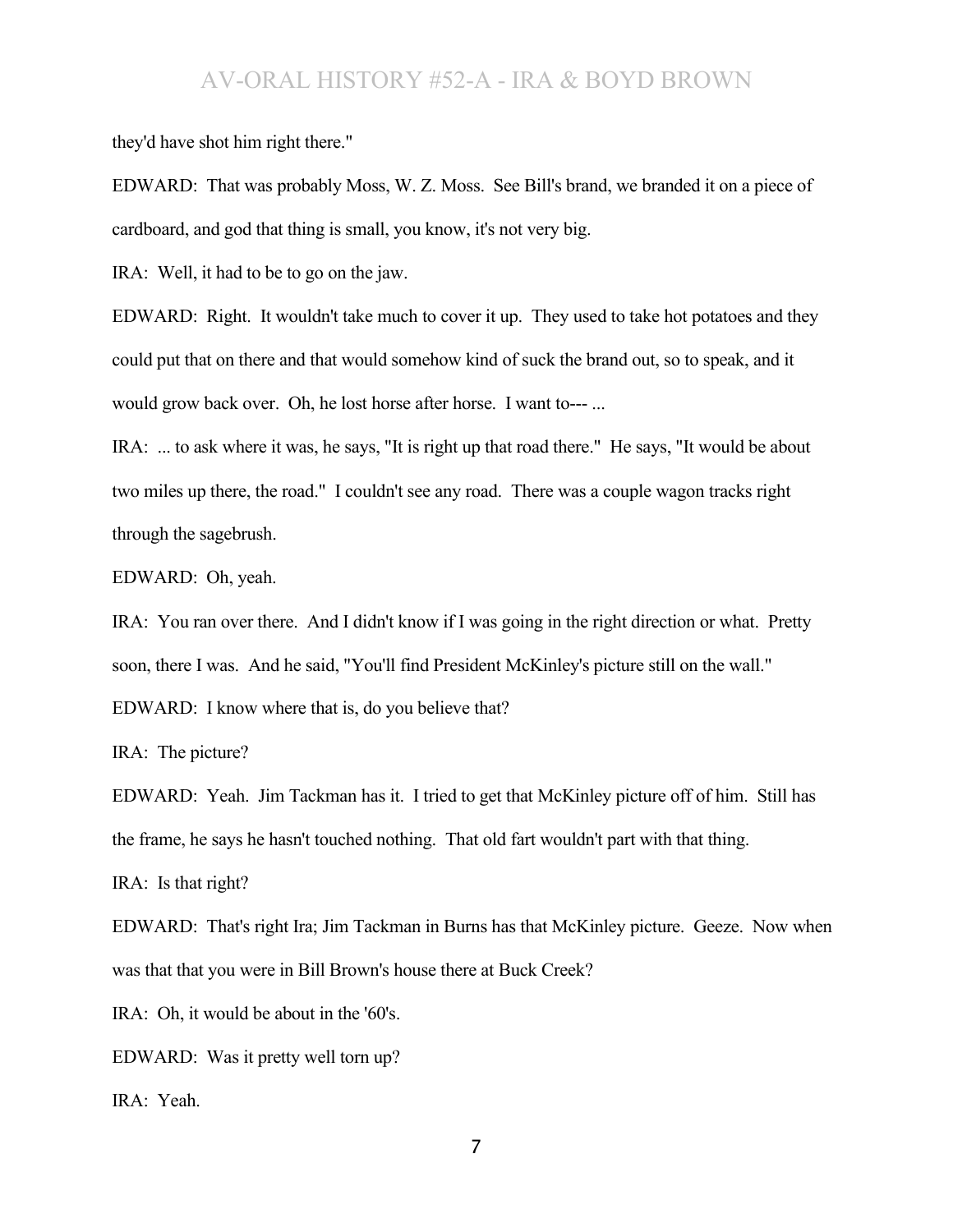EDWARD: Windows were broken out?

IRA: Oh yeah. And then there was just that one-piece standing. And it didn't look anything like that.

BOYD: No.

IRA: Right out in the sagebrush.

EDWARD: Oh, yeah.

IRA: Roads built around it.

BOYD: Yeah.

EDWARD: That's a Street Cabin on, in Gilchrist Valley on the South Fork of the Crooked River.

You can see Bill's place is way up over here.

BOYD: Way up in here.

EDWARD: Yeah. Bill's place was up a draw, up --- that creek kind of made a little canyon up

through there. There is Sammy Boyce's place out on the desert in Dry Valley. That's one of his places, Ira.

IRA: It would have to be. Because the house that I saw when he was there was a good house.

BOYD: Yeah.

EDWARD: Was it right on the highway?

IRA: No, no.

EDWARD: No.

IRA: Coming from Lakeview to Riley ---

EDWARD: Yeah.

IRA: I turned off, Verna ... had told me where to turn off at, and went, I went toward Christmas Valley. See, which would be almost due west.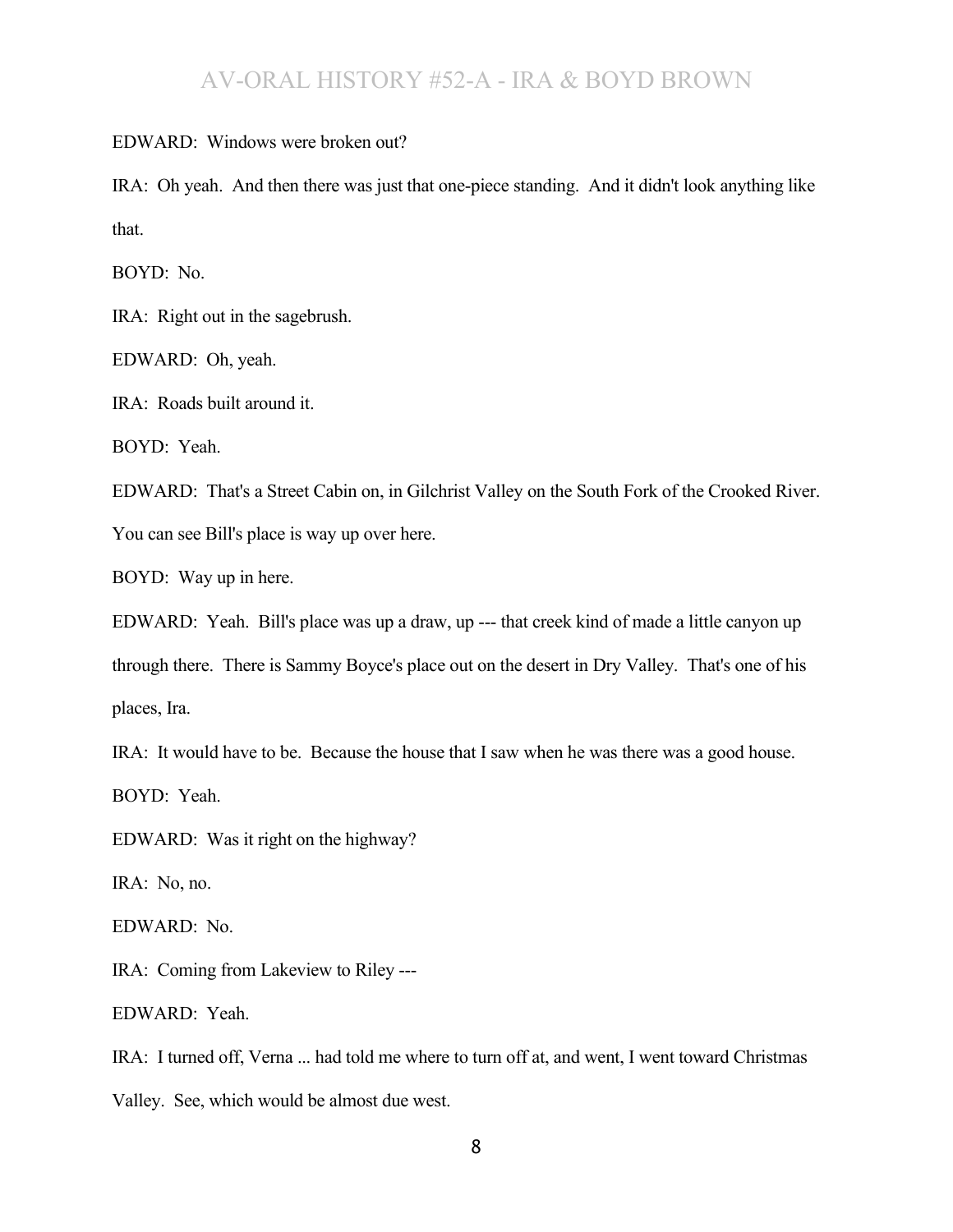#### EDWARD: Yeah.

IRA: But I couldn't tell. I'd come to a fork in the road ---

...

EDWARD: I was telling Ira, this thing is so old, it's been out in the pummy, and I can't even see --- Oh yeah, it always works.

This is Edward Gray with Ira Brown, son of George Brown, brother of Bill. And with Boyd Brown, the son of Waldo Brown, which George is his granddad.

BOYS: Right.

EDWARD: Okay. And this is 12-28-92, in Woodburn, Oregon, in Ira Brown's house. And by the way I told Ira that I went to high school here in '55, '56, '57. Played basketball in Woodburn, the basketball team. And this was, it was a long time ago, wasn't it? A few questions Ira that I think I need some help on. We were just talking a bit ago about the smoking in the Brown family. And George ---

IRA: Yeah, and that was really a no, no.

EDWARD: Didn't like it. Well, what --- my father was a minister. Of course, all sons don't always follow in their father's footsteps, you know. But I learned a lot about conviction, and right and wrong, and don't lie, cheat, and steal, things of that nature, which has paid off. But anyway, what was it with Bill Brown, William Walter Brown, that you can say that made him so, not religious, but

---

IRA: Oh yes, it came from their mother.

EDWARD: Their mom.

IRA: My grandmother.

EDWARD: Which is?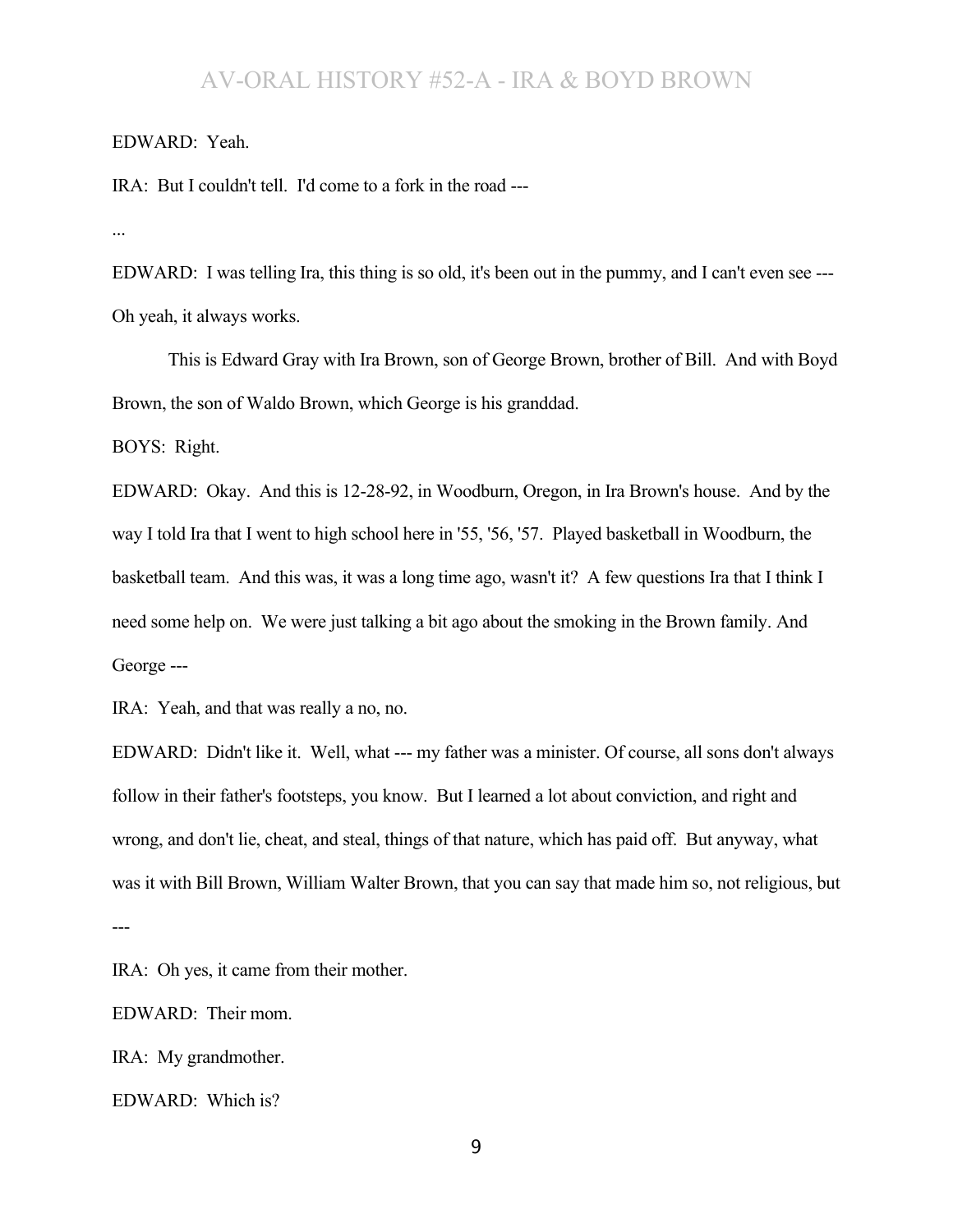IRA: She was the predominant one of that family. In other words, she trained the boys, and taught them what she wanted. And the father more or less, which was my grandfather of course, kept in the background. He never had much to say. And he had to work on the roads in those days with a team of horses to raise the money to pay the taxes with. You could work out your taxes on the farm, which is what he did. And he'd be gone for as much as a month at a time, away from the farm. And she would a lot the boys, to do various jobs around.

EDWARD: Bill, George, Bob, Ellis ---

IRA: Yes, yes, all the time that they were growing up.

EDWARD: Sam.

IRA: Because that's where the statement came from, that Bill made at one time, that he had always earned his own money from the time he was four years old.

EDWARD: Yeah, I put that in that ---

IRA: Yeah. Because he said, "Well it could be impossible." "No," he said, "I fed my mother's chickens, and then we sold the eggs." Which in those days, they traded them for groceries.

EDWARD: That's what he told Fred Lockley; Bill told Fred Lockley.

IRA: I remember this story so well. When my grandpa had been gone say for a month, whatever, he always bought himself a clay pipe and a package of tobacco. And when he'd come home, she'd go through his clothes and wash them up. She'd take both the pack of tobacco and the clay pipe, take the lid off the stove and dump the whole thing in. He didn't smoke when he was home.

EDWARD: My memory, I've lost it here. I can't even remember Bill's father and mother's name.

IRA: Her, I think it was Sam and Sarah. That's as near as I can come to the ---

EDWARD: I think your right, it's all in there, we got it all.

BOYD: What's the last name; it was just, what was the last name, McArthur? What are you talking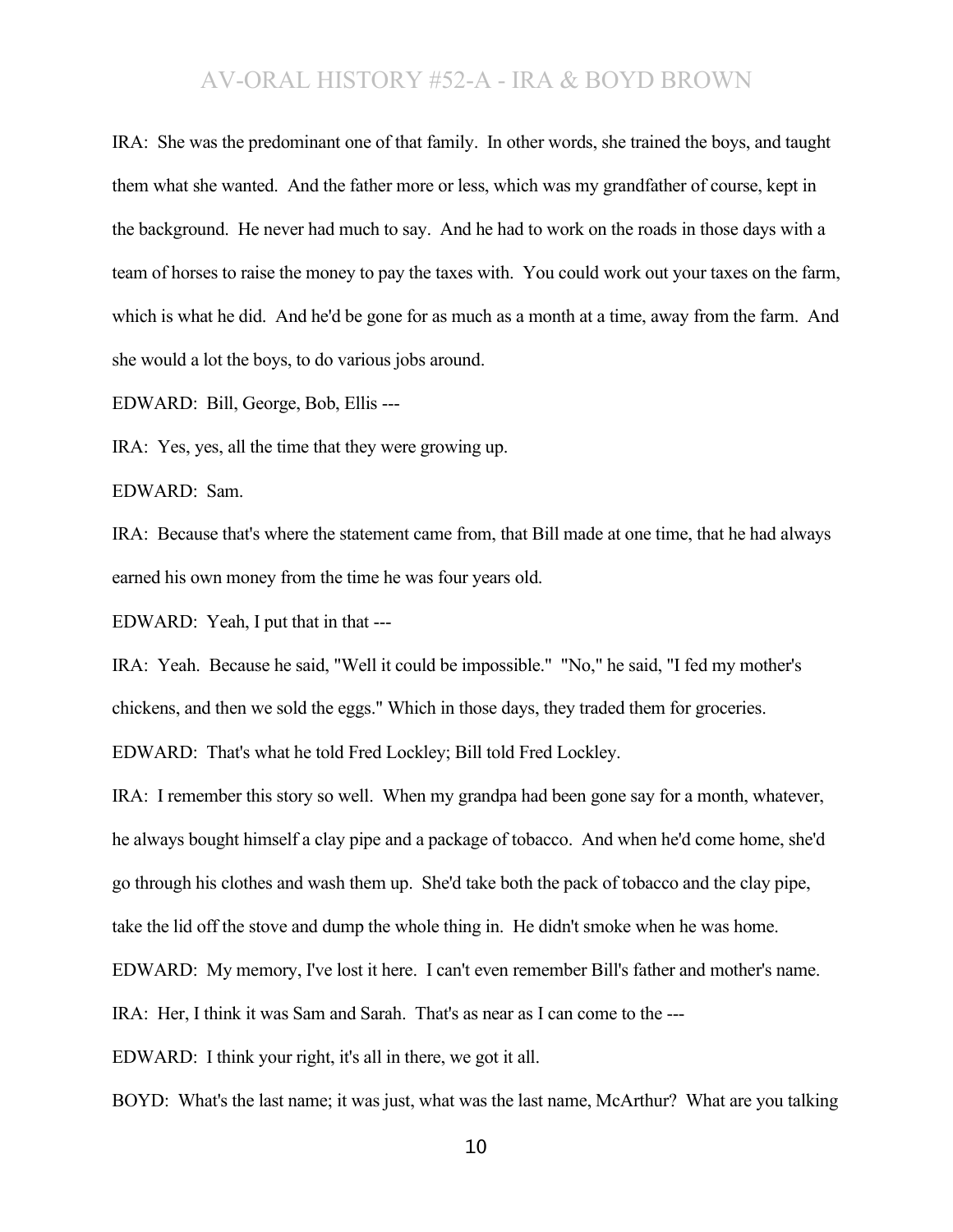about?

EDWARD: No, no, Bill's real mom and dad.

BOYD: Yeah, that's what I mean.

IRA: They would be Browns, too.

BOYD: Okay.

EDWARD: It was ---

IRA: You're like I am, you get lost in the family.

EDWARD: It was Sarah Ellis, I can't remember her --- that was her maiden name, that's it, it was

Ellis.

IRA: Yes.

EDWARD: Sarah Ellis Brown. So that's where Ellis's name, Ellis Brown's name.

IRA: See her name was Ellis in the beginning.

EDWARD: Right, there we go, in England.

IRA: Uh huh.

BOYD: Okay, that's the Ellis name, okay.

EDWARD: 1826 I think they were born.

IRA: Yeah.

BOYD: What year?

EDWARD: 1826.

IRA: I don't know how they, of course they got over here, or when.

EDWARD: That's all in there, in that one thing I wrote. But this religious thing, because Bill was

a, everybody that I've talked to that knew Bill personally said he was very religious.

IRA: He wouldn't think of swearing.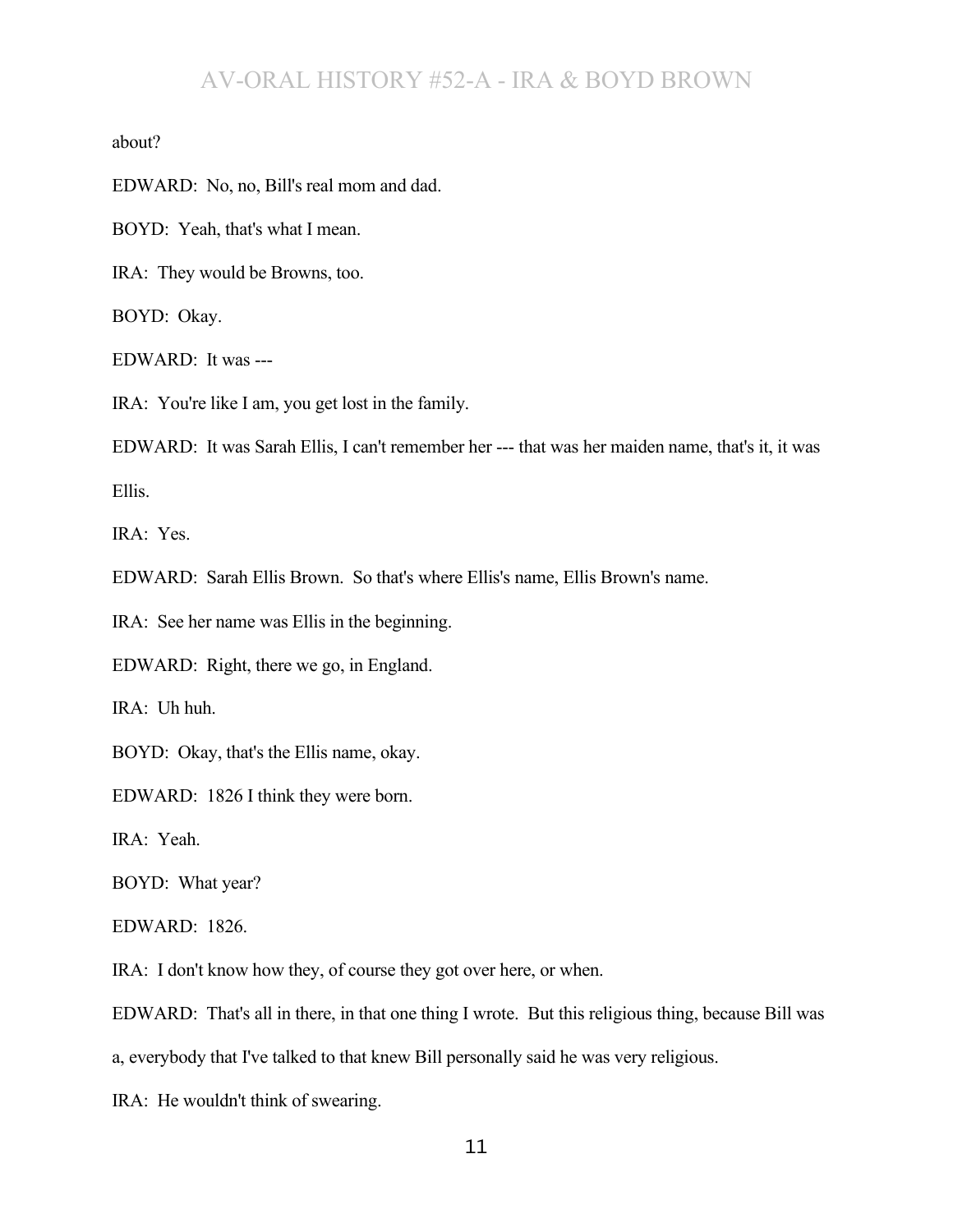EDWARD: No.

IRA: Huh uh.

EDWARD: But he was very convicted to the religious thought.

IRA: Yeah, they kind of ---

EDWARD: You do things by the Bible, is that what I'm trying to say. And I wondered where that came from.

IRA: From his mother.

EDWARD: His mom was, okay.

IRA: Because she would, for instance, I don't know how often, but she would read the family

sketches of an evening, little pieces out of the Bible. And that was almost a daily routine.

EDWARD: Did Bill ever say that, or do you know if Bill --- I know that he went to the San Jose

Normal School, graduated, taught school.

IRA: I think about a year, one year or so.

EDWARD: One year I believe.

BOYD: Yeah, just about one year.

EDWARD: Do you know if that was in California, or was that in Oregon?

IRA: No, I think it was --- I'm guessing at this though. I've heard them talk about it, but I think it was California.

BOYD: Of course, grade school.

EDWARD: Grade school. Do you know if your father, George Brown, George H. --- what did the H. stand for?

IRA: Henry.

EDWARD: Henry. George Henry Brown, or William Waldo Brown, do you know if either one of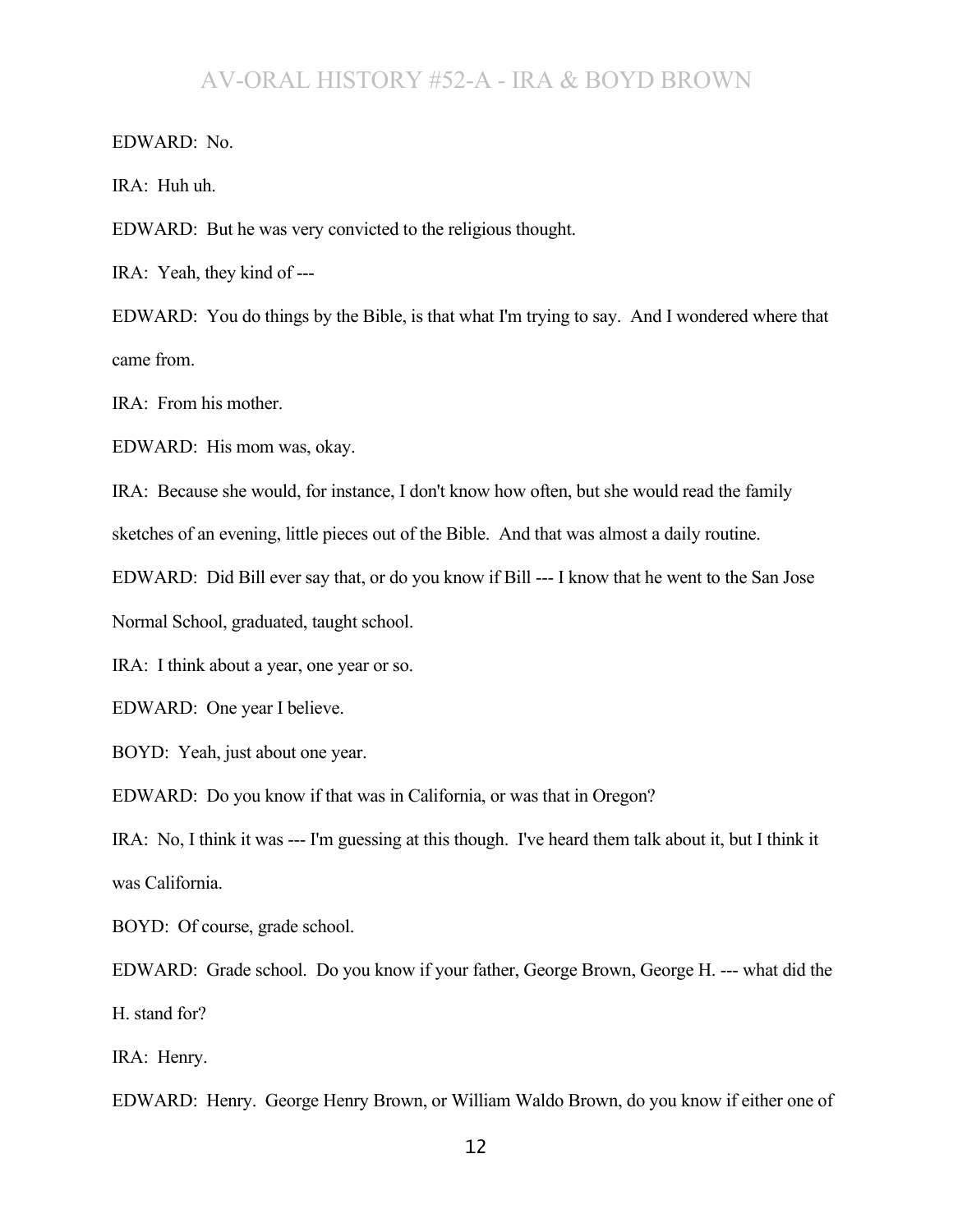them ever, ever surveyed?

IRA: No, my father didn't at all, huh uh. But of course, Bill did that, it was one of his long suits. They said, even you know, talked to some of those people you've talked to, that he was one of the best surveyors in the country.

EDWARD: By sight. Yeah, he could figure out things ---

IRA: For instance, to go, he told me, what was it four and a half miles of the ditch that led into that lake on the Gap Ranch. And he, all he did was just take that transit level. Otherwise, you're going to have to go uphill at some point. He didn't. They brought that water in from; it ran off that mountain range up there.

BOYD: Did he have a transit?

IRA: Yeah, he must have had.

EDWARD: I don't know.

IRA: I don't know about that.

EDWARD: I think he went by eyesight, Ira. Just, yeah, that looks ---

IRA: You could be farther, more right that I. I never thought about that until here just awhile back.

BOYD: Of course, they can do it with an ordinary level too, because he had a level ...

IRA: Yeah, he could put a board on it.

BOYD: Board on it.

IRA: Board on it to see to do that.

EDWARD: But you never heard in your family whether Bill was, ever worked for a surveying crew?

IRA: No, I'm pretty sure he didn't do that, huh uh.

EDWARD: Let me finish up --- okay religious --- just found some things. Don't think we'll ever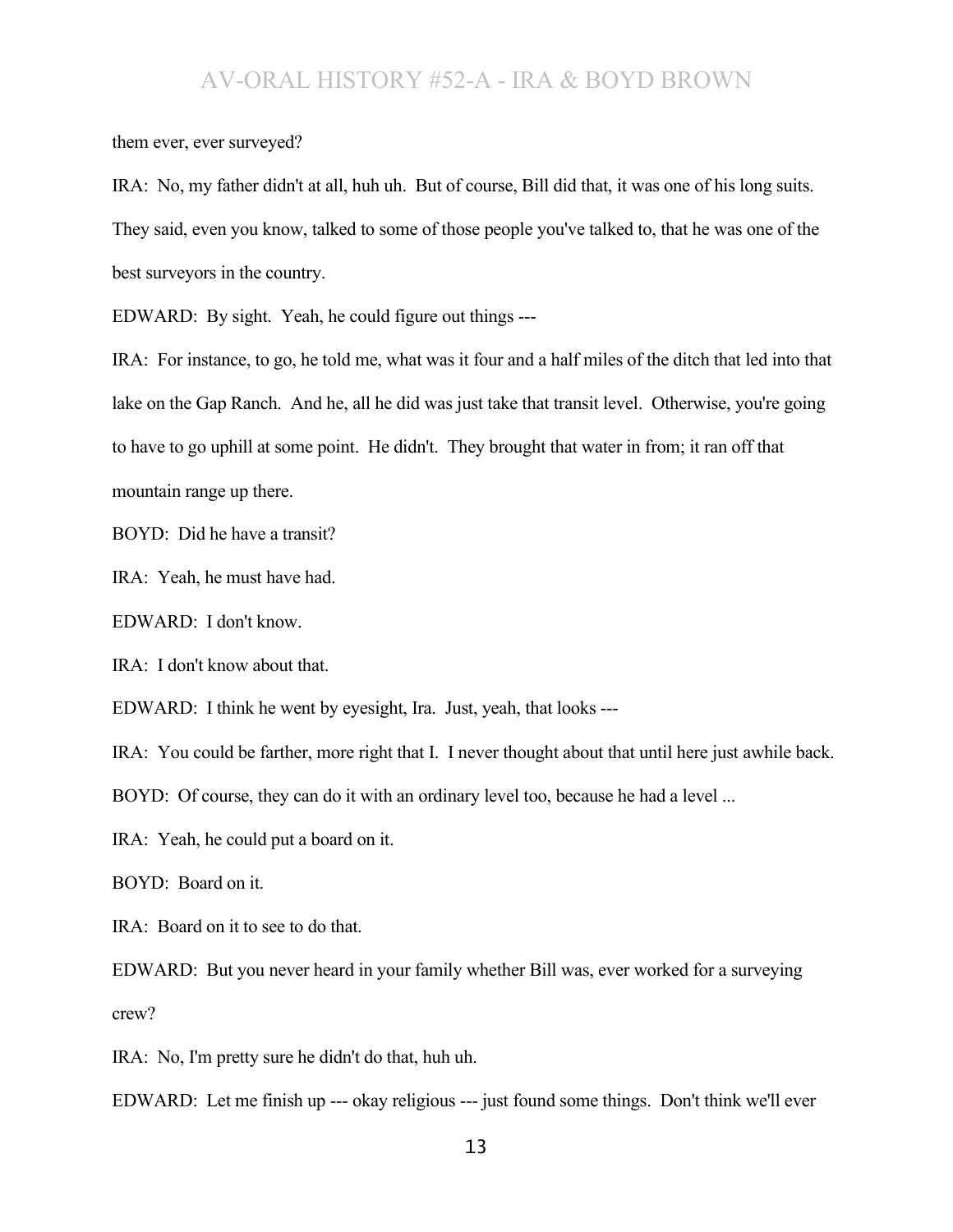say anything about --- All right. You mentioned that the three boys, before they went to Wagontire, they settled on Wagontire, I know they went to Mitchell, looked around didn't like it. BOYD: It was too dry.

EDWARD: Too dry. Do you know if they went to Northern California by any chance?

IRA: Oh no, I don't think --- wait a minute. I can't pin enough of that down to make sure.

EDWARD: Okay. But Fred Lockley said that they did.

IRA: I think he could have a point there, but Father never mentioned it to us.

EDWARD: Of course, now Fred Lockley, when he wrote about Bill Brown, he was interviewing

Bill Brown. So, I guess, probably did. Because Fred Lockley is pretty, you could trust him, he was

a trustworthy writer. He interviewed hundreds of old timers. He interviewed Bill in 1935. Okay.

Now you guys remember, Bill came from Eastern Oregon and stayed with Waldo Brown, which is

Boyd Brown's father.

BOYD: Right, uh huh.

EDWARD: I got it right? At Hubbard, or near Hubbard.

BOYD: Near Hubbard.

EDWARD: Near Hubbard.

IRA: Well, you see, the reason that they did that, he was tied in with this, how would you explain it, the reason that they stayed

--- the place where he had given them ten thousand dollars to take him, when he was old age, ended up they wouldn't take him.

EDWARD: The Methodist Old Folk's Home, Old People's Home.

IRA: See he had given, he was so proud of that card that they gave him, that he could retire there. EDWARD: I will show you that.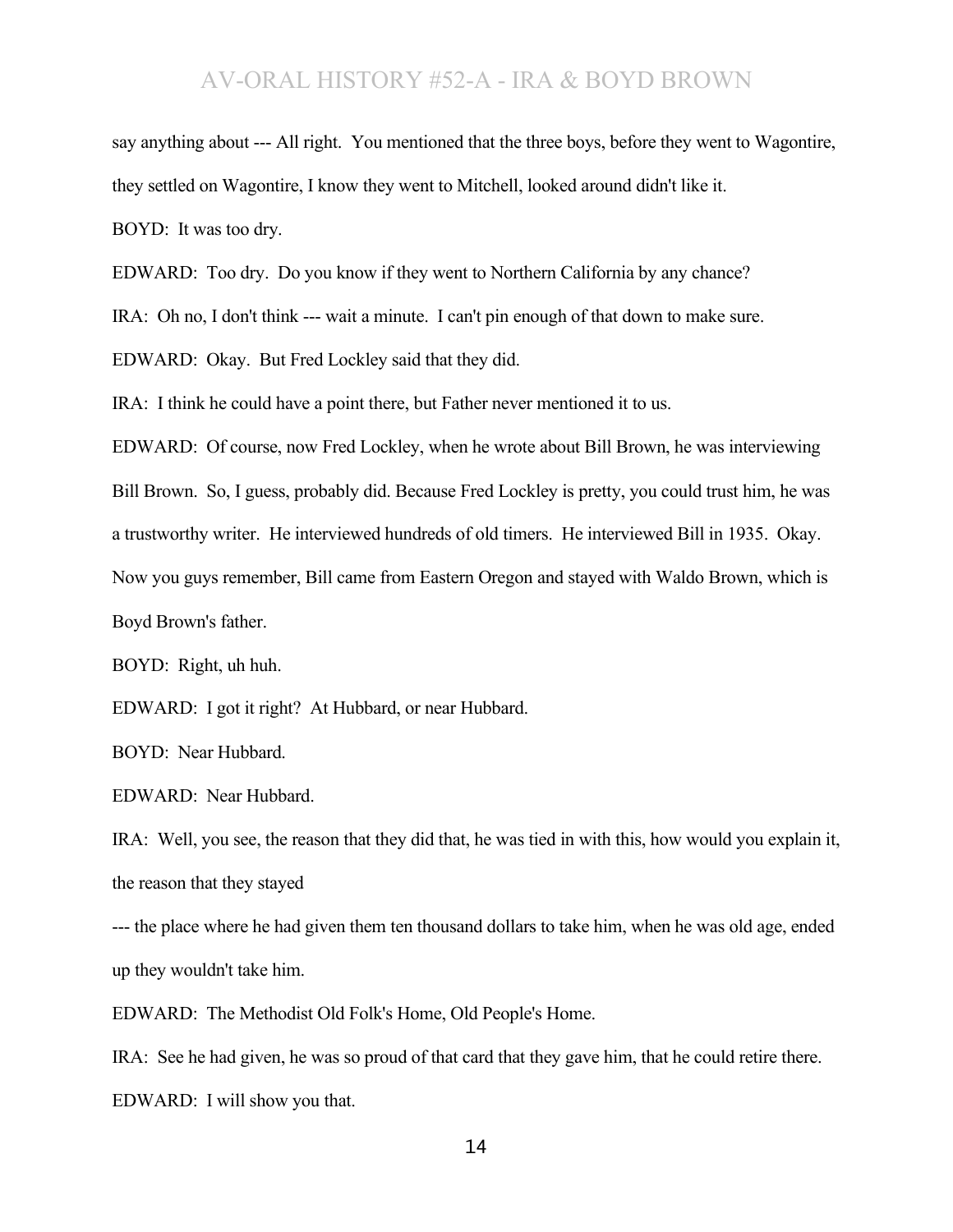IRA: It was a let down to him when they turned him down. Naturally, would be. I don't know who was involved in taking that bunch to court, but they did. They got an attorney and, after, when the court got through the home took him. Because they claimed that the person that had granted him that card, had no authority to do so.

EDWARD: To get into the retirement home?

IRA: Yes, they said, so they cancelled it.

EDWARD: He came, do you remember Ira or Boyd, when Bill Brown, as close as you can, came

to your, Waldo Brown's house?

IRA: You can probably notch it.

EDWARD: In 19 --- I'm not going to say.

IRA: I'm going to say it was in; it had to be in '35.

EDWARD: 1935.

IRA: That's my recollection.

BOYD: Yeah, that's about ---

IRA: About '35. And I don't recall how long he was there.

BOYD: Oh, he must have been there all winter.

IRA: Well, he did, because I do remember, you know, he preached to us boys, you know. You're supposed to work your most physical ability from the cradle to the grave. That was his saying.

BOYD: Yeah, six days a week.

EDWARD: Got that one, yeah.

IRA: And he would, my mother would fix him a lunch. He would go out in that west forty; you know, there was ---

BOYD: Yeah, there was some ground to clear yet.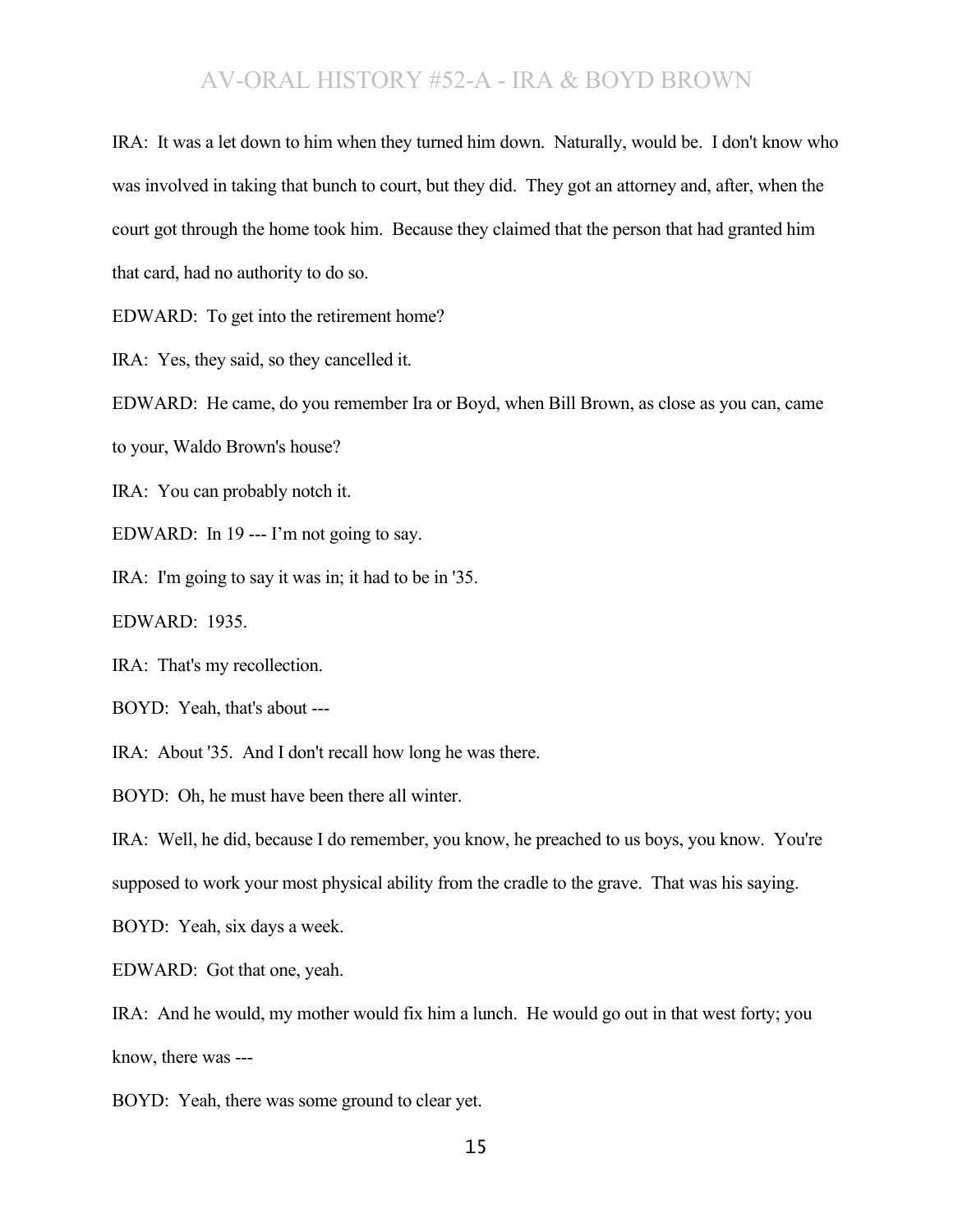IRA: He'd go out there and work all day long and come back in the evening. And it had to be, there is a spring involved because, my folks, you know, always had, you know, sweet corn. And he didn't have any teeth, and he would gum this corn off the cob. And of course, us kids were quite impressed that he could do that.

BOYD: They thought that was funny.

IRA: Yeah.

EDWARD: He was 80 years old then. Because he was born January, no, that's when he died.

IRA: He must have been older, about 83 years I thought.

EDWARD: Oh lord, he was 80, he was 85 when he died, that was in 1941. Is there anything else -- - now, okay what we're saying is maybe the spring of 1935, somewhere, he was there?

IRA: It had to be. Because I remember, you know, fresh corn out of the garden, so he had to be there. He probably went through the winter and through that spring and summer on the ranch, on our farm.

EDWARD: Anything else, Boyd, that --- well first of all, how old were you in 1935?

BOYD: Well, I had to be 18. I had to be, I was probably a junior or a senior in high school.

EDWARD: Anything else about Bill Brown you remember at your dad's farm?

BOYD: Well, I just remember some of his philosophy he was talking about all the time.

EDWARD: I mean, did he talk about it all the time?

BOYD: Oh yeah, he was always talking. Things that I remembered.

EDWARD: He talked, did he talk a lot when he was in the house, or did he just sit at a table?

BOYD: Yes, no he would talk to us boys, yeah, and sister.

EDWARD: Did he ever tell you anything about Eastern Oregon, or Central Oregon?

BOYD: No, he never talked about Eastern Oregon. He just, his philosophy of the Bible. And he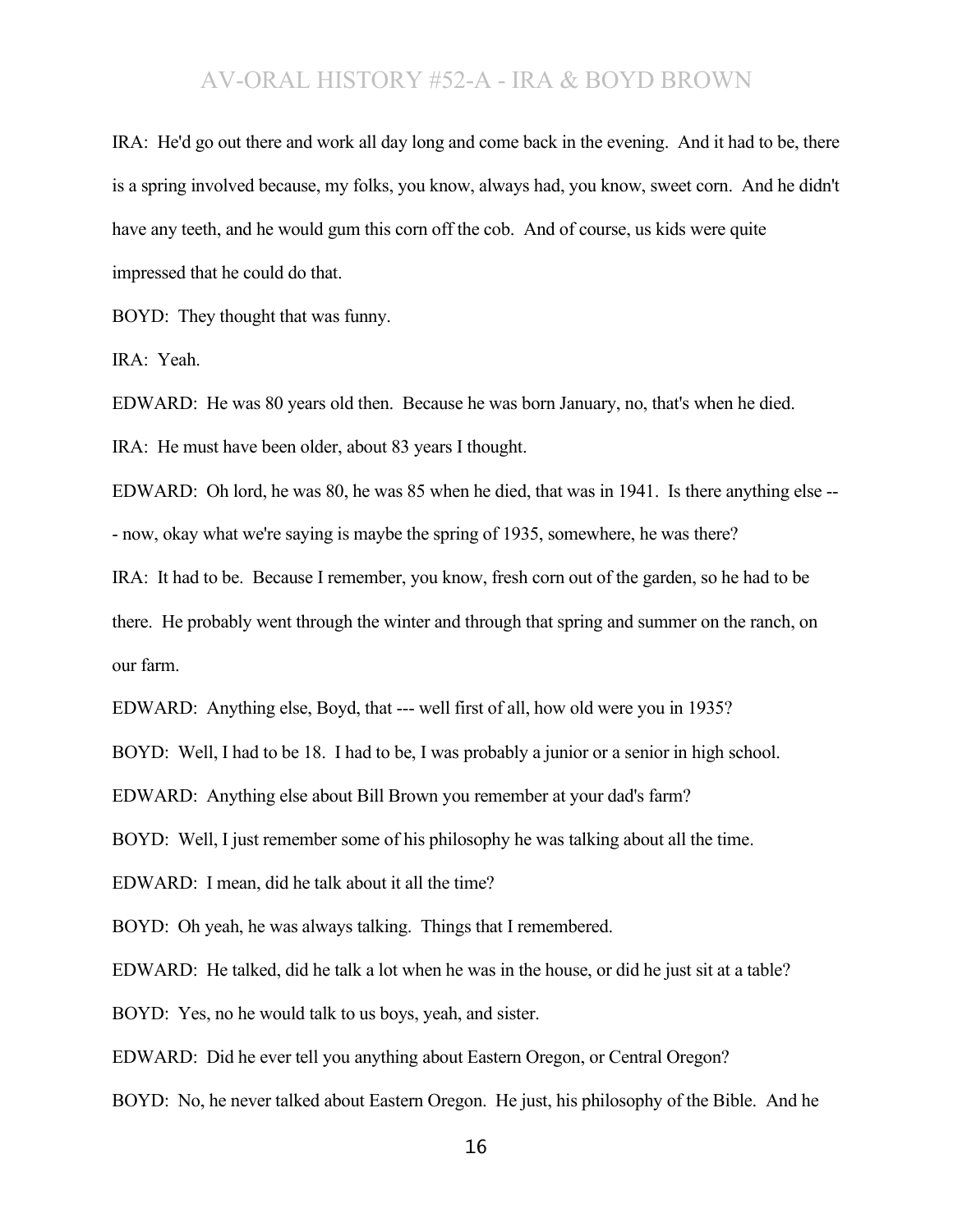talked some about this marriage, you know.

IRA: Oh boy.

EDWARD: Marriage?

BOYD: Yeah.

EDWARD: About him marrying?

BOYD: Well, I mean the philosophy.

EDWARD: Oh.

BOYD: In other words, his, oh as far as sex life and whatnot.

IRA: Yeah, he got that --- I think he's got that, where he believed that, just like that's what scared the Shields woman. He would have a youngster every year, and just like a horse or a cow. BOYD: Yeah.

IRA: And he was going to put together seven sons. And he had the water holes picked out, and he was going to put one, each one of the boys at the water hole, and he would have control of a big section of Eastern Oregon.

EDWARD: Well, he controlled a hundred thousand acres, probably. What did this philosophy, this ---

IRA: Well, this, this religion that he would --- he wasn't too much on the Bible. He said it was a very good history; he referred to it more as a history book. And he said man, or man was pretty rotten, and anything like this was good. The Bible was great, because it would have the good part of, or the thoughts, the good thoughts of what man should be like.

EDWARD: Did Bill ever go to church when he was in Hubbard?

IRA: Not that I know.

BOYD: I don't think his hearing was good enough.

17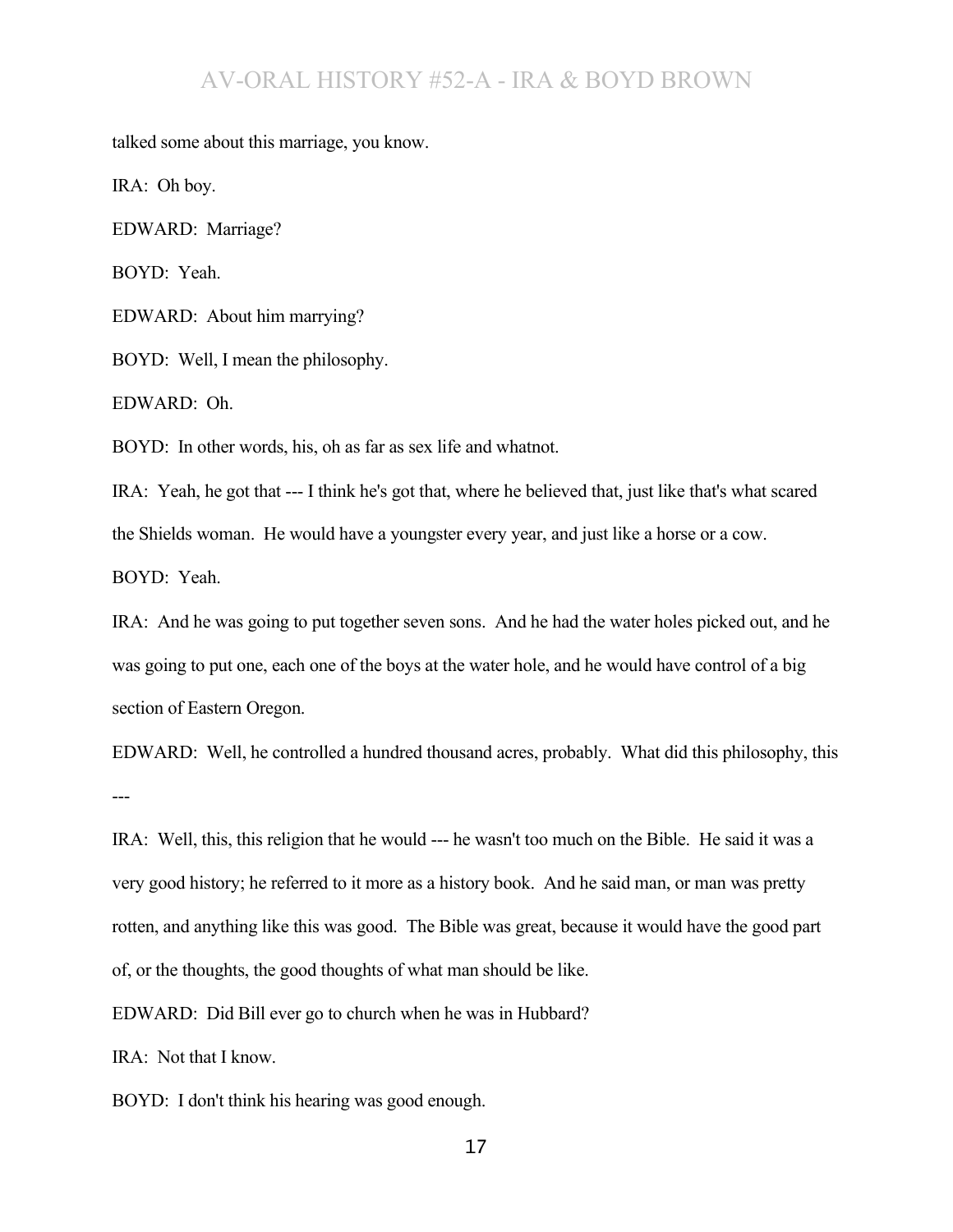IRA: No, I don't think he, no.

EDWARD: Oh, was his hearing getting bad, you mean, is that what you said Ira?

IRA: It wasn't too good.

BOYD: Wasn't it?

IRA: Just like mine. I think of that now. Hearing, things interfere with them.

BOYD: Just like Grandmother.

IRA: And it just, it makes it all garbled up.

EDWARD: Well what religion was, I'm not going to say a lot about religion, but these little things

just drive me nuts. What religion was Sarah Brown, Bill's mom? I know she wasn't Catholic.

IRA: Oh no.

EDWARD: No way.

IRA: In fact they were dead set against the Catholics.

BOYD: Boy, I'll say.

IRA: They were quite set --- yeah.

BOYD: I remember that.

IRA: There were quite some stories in relation to the --- just like your dad. See the Catholic Church, and the little house with the priest lived in, was right directly across our front gate as we went out to the road, where we lived.

BOYD: Uh huh.

IRA: And the priest come down to the, every once in awhile, out to the road and leaned on one of those fence posts and talked to us kids when we, oh go to a store. And Waldo went by one day and he said, "Well how are you getting along in high school?" Waldo says, "Not so good." And this is a true story, I remember my dad telling it. He said, "Well what's the trouble?" He said, "I'm not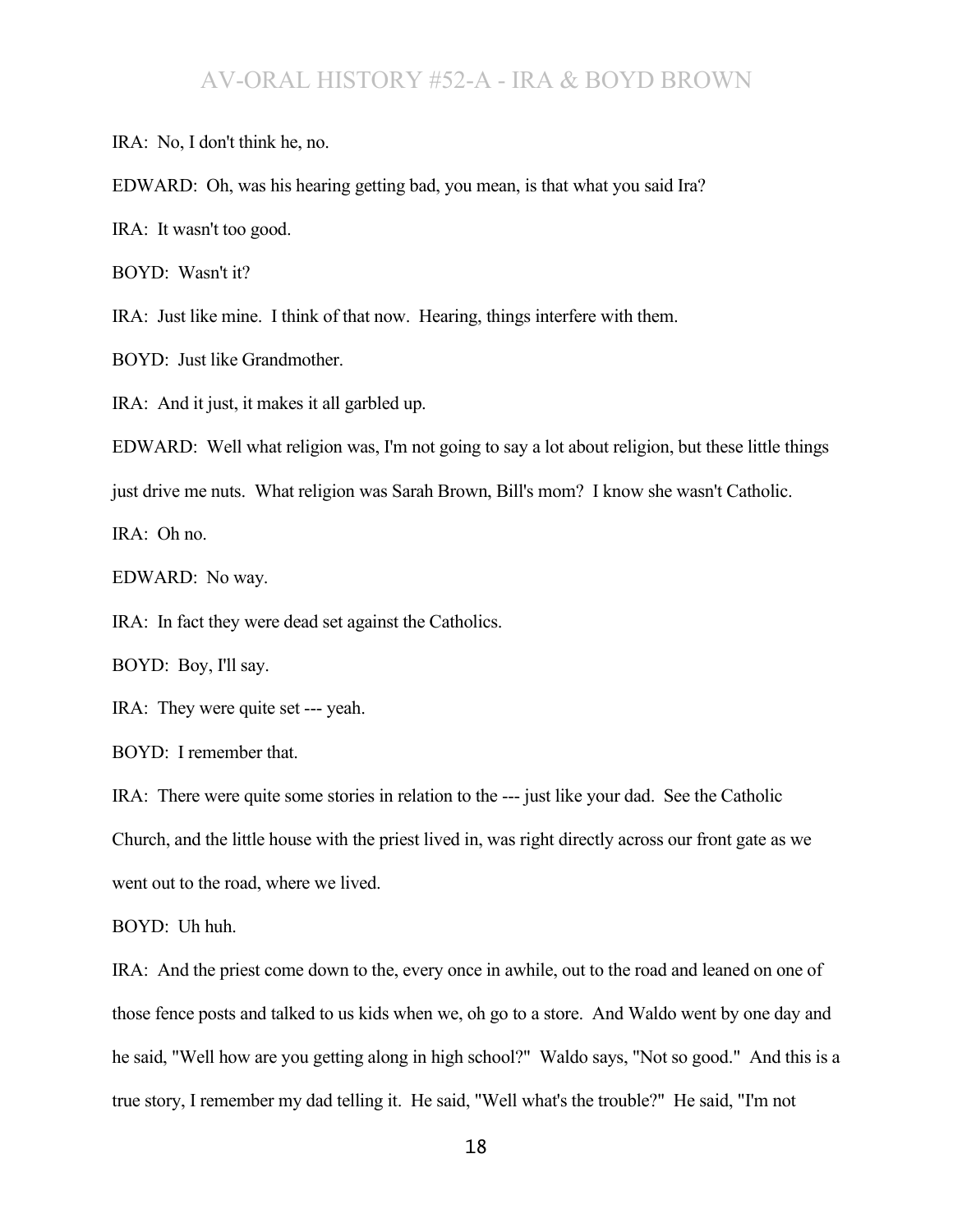making it in Latin, I'm going to flunk it."

EDWARD: Yeah.

IRA: Why he says, "That's no problem at all. Tell you what you do, you come down to my place in evening after you get home from school and I'll teach you Latin and I'll guarantee you you'll get an "A" on it." So, he come home and told my dad. I was just a little kid then, and he come home and, got this Latin problem all straightened out. Geesh, did my dad ever break loose.

BOYD: Is that right?

IRA: He says, yeah, he says, as he turned to Mom, and he says, "You know what will happen to this boy if we do that?" He says, "He'll make a Catholic out of him regardless." And he says, "And I'm not going to have that, go ahead and flunk the Latin." (Laughter)

EDWARD: Yeah, I can see that, very easily.

IRA: They would too.

EDWARD: At least give it a shot.

IRA: An old fellow worked for me later on, and he says, "You know, the job that I had, I worked for your grandparents," they had, it's about, it's over 200 acres, about 250 acre farm east of where we lived. It's ... I guess you'd call it; it's closer to Oregon City than any place else. He said, "I worked there," and he said, "Every day after I'd get through," they called it dinner, whereas we call it lunch now. He said, "I remember when I got through with dinner, my next job then when I got up and left the table was to go out to the barn and hitch that horse that was there up to that cart." And he says, "Your grandmother would get in that horse and drive around and see what each of the boys was doing and a lot the new job to them."

EDWARD: That was Sarah Brown doing that?

IRA: Uh huh. Now that's quite a --- oh he hated that.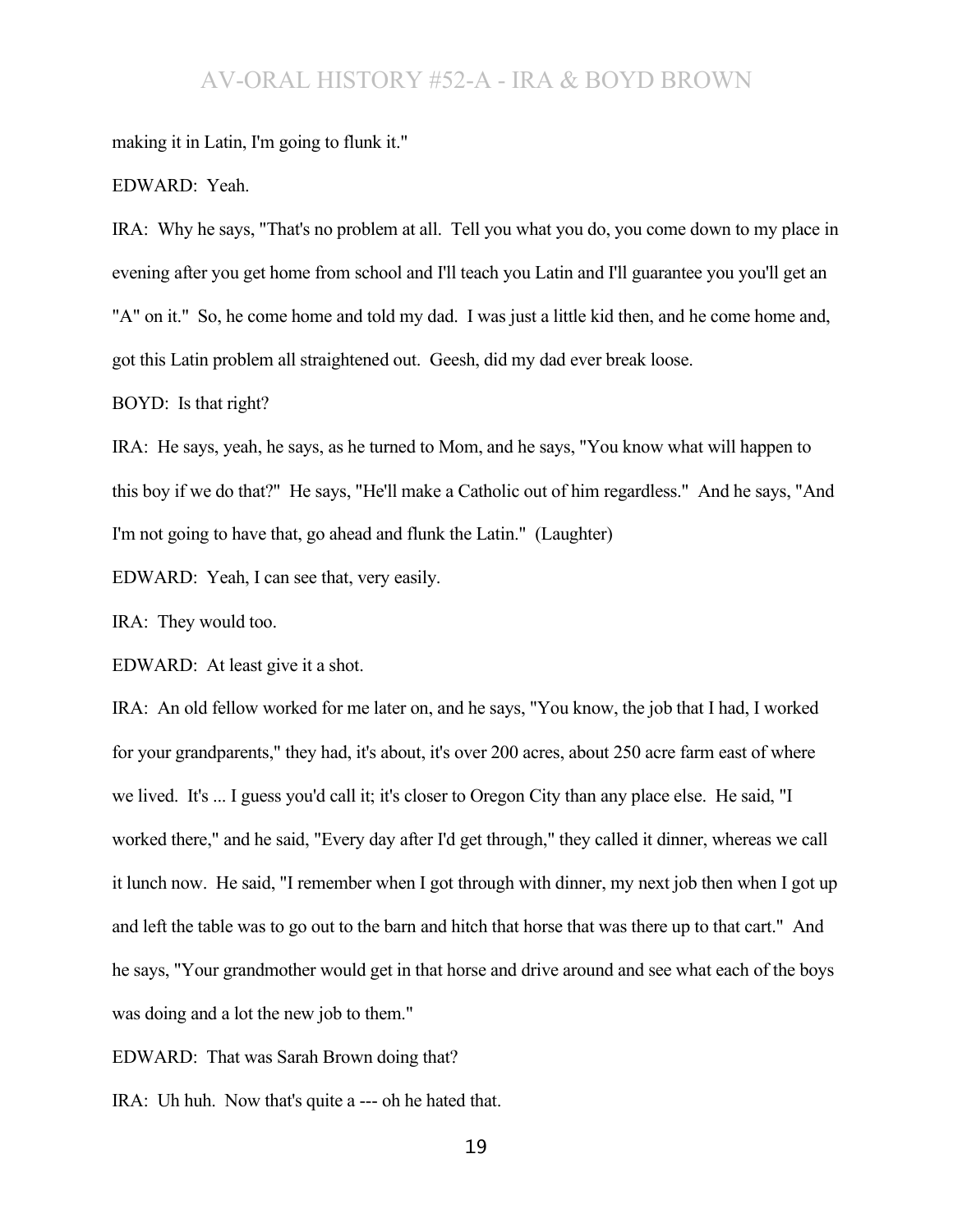EDWARD: Well, there was something about the Brown family that they all succeeded. It's like my three kids, they all graduated from college, they'll all be successful. You know, you try to figure out what goes on. Because my god they had Ellis and Sam were doctors, and Mary was a doctor. And Bill was successful, I mean, you know. I mean they all were. And then you guys have done great. There is something ---

IRA: That's where it comes from.

EDWARD: Desire to not to lose, and do the best you can, and all that. And I don't know, well you know religion must have played some role in it here someplace.

BOYD: And I think the parents, I look and my parents said a lot, too. They set the mold when we were small, get out and accomplish something. I can't say that made my --- Wallace probably didn't turn out so well, but Betty did.

EDWARD: I mean to have three doctors out of eight in one family, that's quite a fete, you know.

IRA: Yeah, I remember the story that came from her, she went out to the mailbox one day. She said I was going to have my grandmother ---

EDWARD: Sarah.

IRA: Yeah, and was going to have to write to Ellis, the oldest one, he was back in that college. EDWARD: Michigan State.

IRA: She said, "I haven't got any more money, I'm going to have to have you come home." And there was a check in the mailbox that solved the whole problem. She sent him the money and he stayed.

EDWARD: Did Bill ever send any money to your father, George Henry Brown, or any?

IRA: No, because he paid them off, I don't know how.

BOYD: My father and Bob came back, and Bob went over and bought that ---

20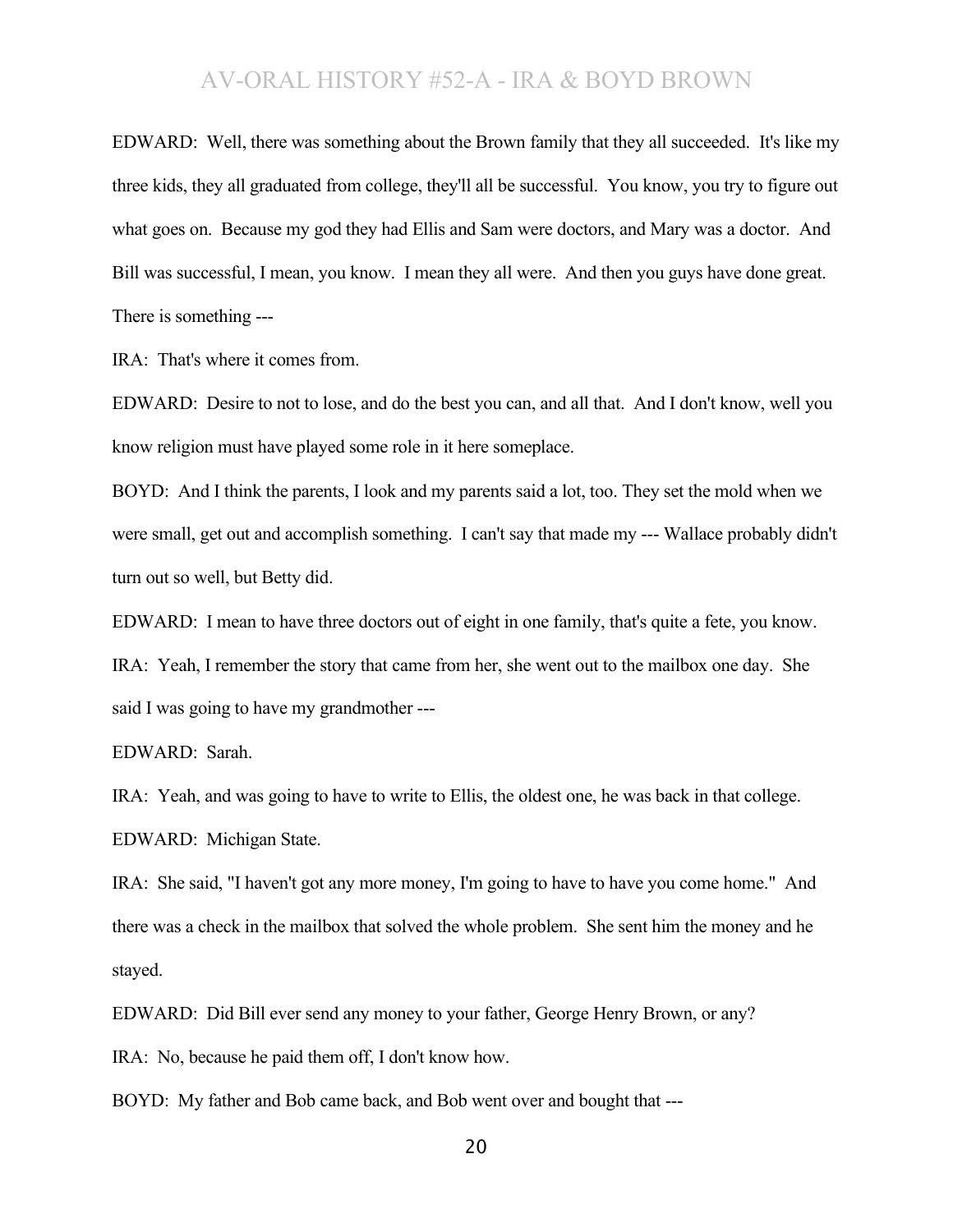IRA: It was 640 acres, on the road to Oregon City and Molalla.

EDWARD: That would have been in 1890 range.

BOYD: My father used to kind of josh him about that. He said, "Well you bought nothing but a pile of rock."

EDWARD: Yeah.

BOYD: It was, you couldn't hardly plow it.

EDWARD: They sold it for a golf course, or something didn't they?

IRA: Three million dollars. (Laughter) Yeah, a bunch of Japs bought it.

EDWARD: Yeah, yeah, we won't get into that.

BOYD: Yeah.

EDWARD: Back to old Bill here. Did --- well what do I want to hit the easiest here? Okay, did Bill ever say anything to the family, your family, about the Wagontire Mountain range feud?

BOYD: Oh, my father wouldn't let him talk about it.

IRA: He told me the story once about that, about this couple riding in there and shooting. And Shields was the one that told me most about that.

EDWARD: Okay, but ---

IRA: But my father says, "Now I don't want to talk about it again." I was just a kid, you know, I was curious.

BOYD: Sure.

EDWARD: I got all of that, Ira, about Overstreet. But what about the later range feuds in the '20's and '30's? Did he ever ---

IRA: No, never mentioned it. Because you see, I don't think Bill even mentioned it in his letters. And when he did come to visit my father or talk to him, he would only stay about an hour or two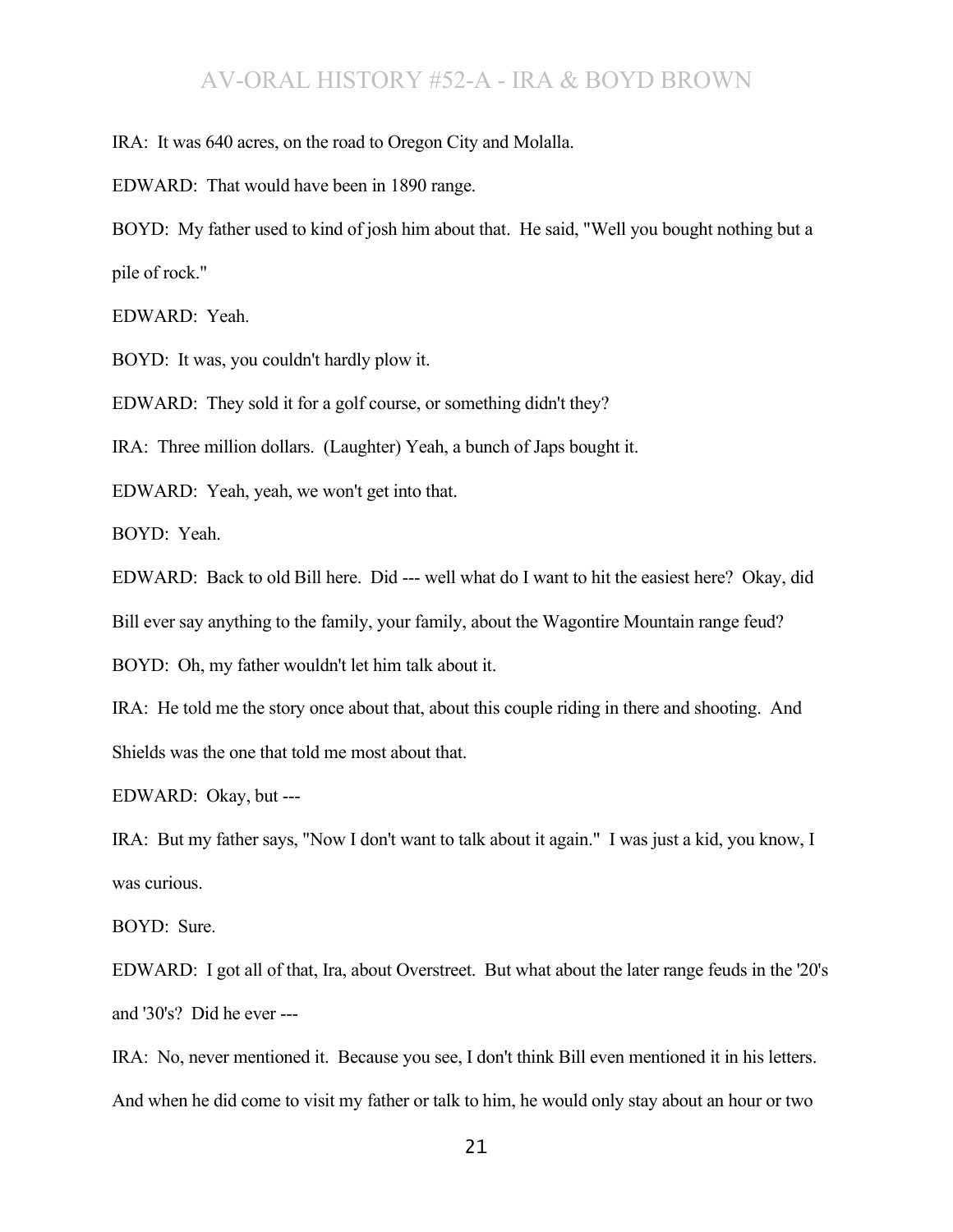and then go on. He made his headquarters with his brothers in Portland.

BOYD: Yeah.

IRA: Yeah. And then he'd take off from there, take the train home.

EDWARD: Now Ira, you were born when, 19 ---

IRA: 1906.

EDWARD: '06, I was going to say '05, 1906. 1906, so you're 80---

IRA: I'll be 87 next month.

EDWARD: 87. Did Bill, oh back up, these letters, are there any letters, Bill Brown letters?

IRA: No.

EDWARD: Oh shoot, shoot, shoot. That's the only thing I've got.

IRA: I don't think that Veda would have been the one that would have them, and she didn't have them either.

BOYD: Yeah, Veda might have.

IRA: Her boy gave me everything that pertained to her.

BOYD: Uh huh.

EDWARD: Nothing. Okay. How often do you think Bill left his properties in Central Oregon on

the desert country, and came to Portland a year?

IRA: Once a year.

EDWARD: Once a year.

IRA: That was a ritual. No particular time.

EDWARD: Christmas time?

IRA: No particular part of the season. Naturally it would have to be spring or summer.

EDWARD: Did Sam or Ellis, Mary ever go over to see him?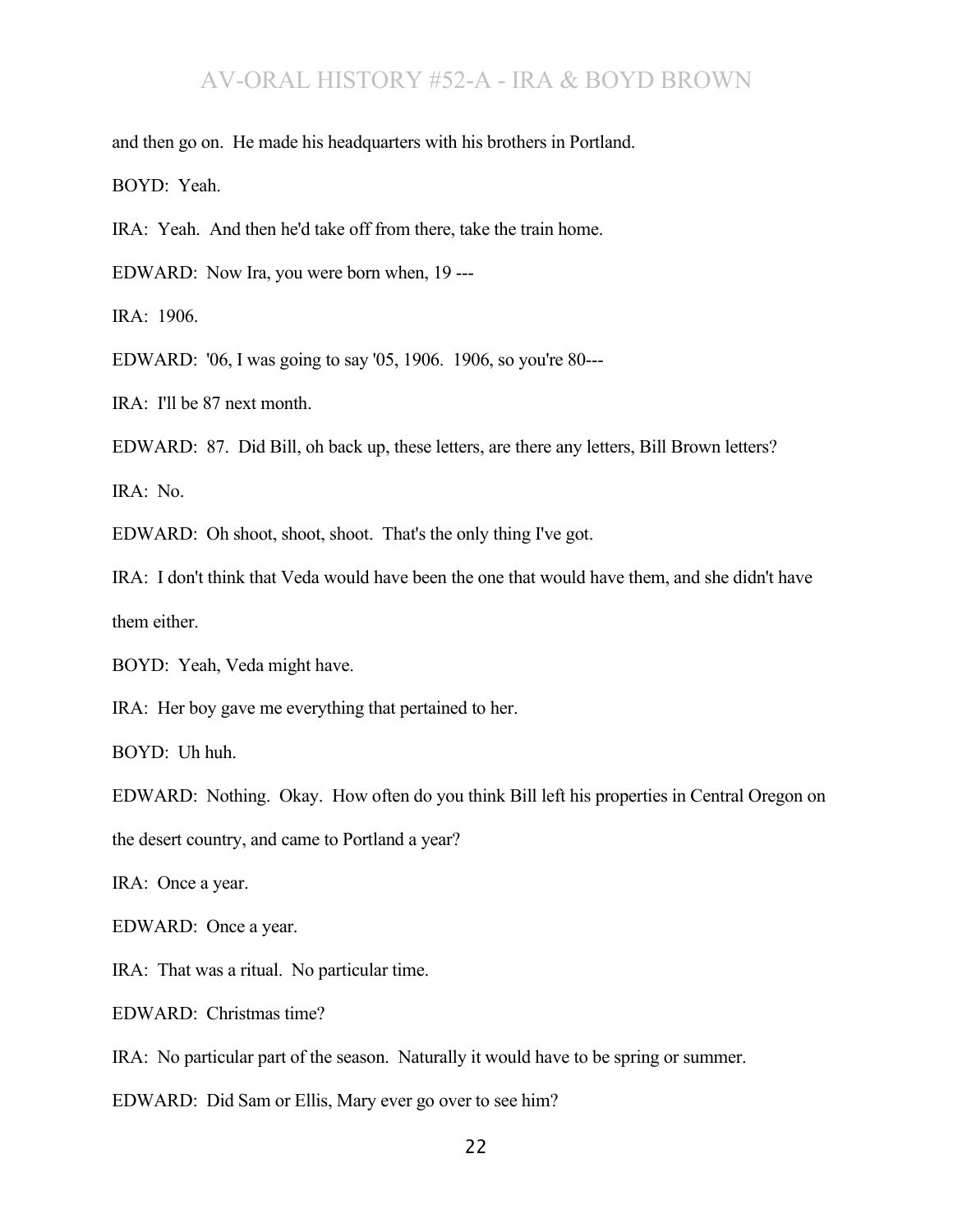IRA: No. None of them went over there ... Sam particularly.

BOYD: And he couldn't take his wife.

IRA: If you, because she would tell me, she says, "He has no manners," I guess you'd call it.

EDWARD: Oh, Bill?

IRA: No, her husband, Sam.

EDWARD: Sam.

IRA: She says, "I had to learn to teach him, and how I did it," for instance she says, "Sam open that door for me," she says, "I don't want to get my white gloves dirty." And that's the way she taught him manners. So, she says, we, Portland was being built, quite often they'd go for walks. And she said, "We'd come to a ditch." He'd take over there, "Well come on, hurry up." She said, "I had to break him of that, I went first." And she told me; I don't remember how she told me how she did it. But no, after awhile she went, got to go across. She said it would be a narrow plank, going across this ditch that she taught him.

Because I told my father, stopped there for lunch, we always went to see Ellis first, then we went up to Sam's place. He'd always be home, because he was retired ever since I can remember. EDWARD: Were they, did they live close to each other, Sam and Ellis?

IRA: They lived together. Ellis furnished the house, and groceries, paid the expenses, and Mary ran the house. They hired a cook; she didn't do anything. And it always impressed me when we were eating lunch; they had a little bell about that big with a handle on top. Ring a bell, and here would come the maid. And the maid had a little, you know, one of those little white things on their head. And she'd come in to see what they wanted. And that went on all the time; they used to go back and forth.

BOYD: Now there is two houses right there together.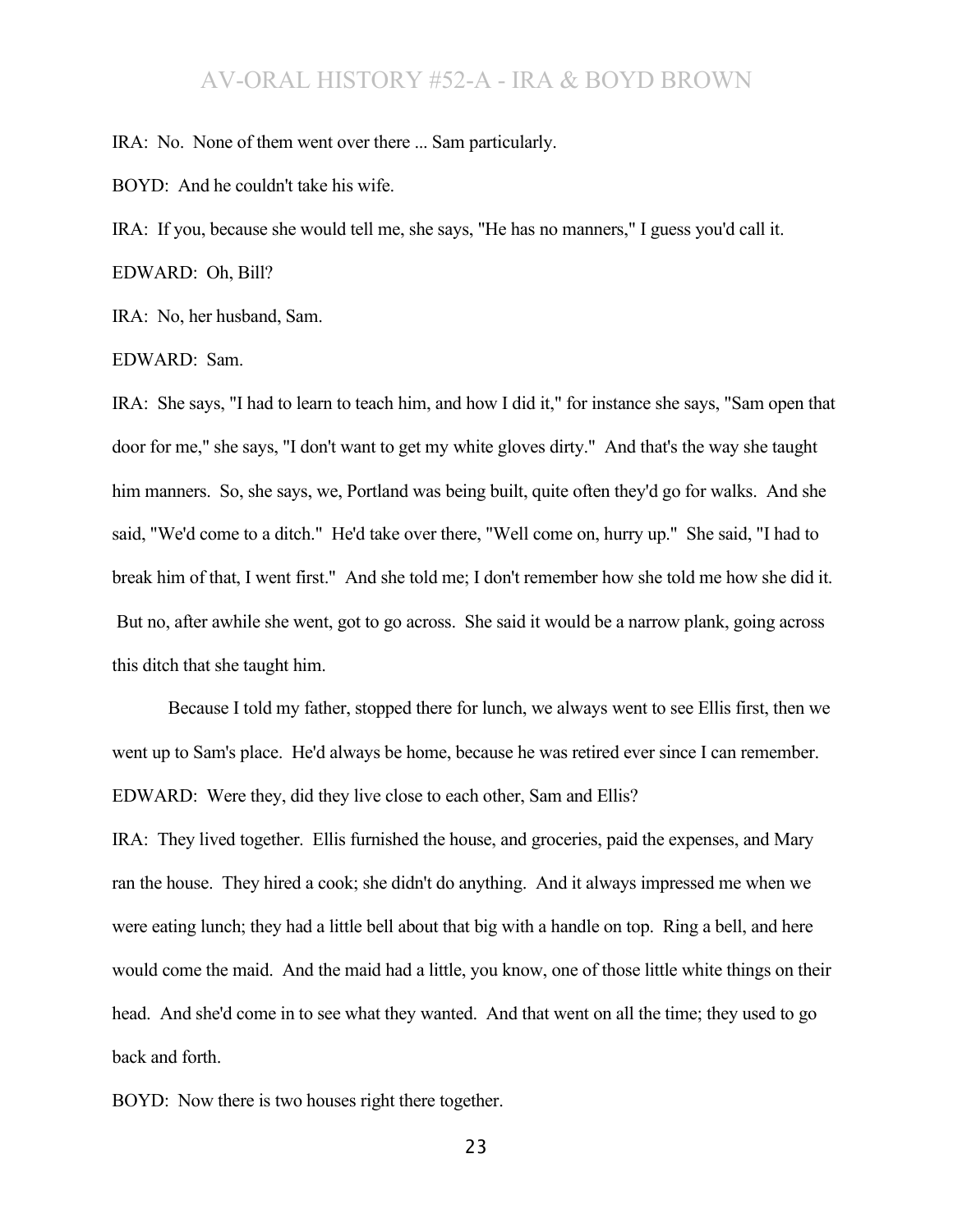IRA: No, no, there was, but they rented one out. They looked alike.

BOYD: I know, yes.

EDWARD: Are they still there?

BOYD: Yes.

IRA: I think they're still there.

BOYD: Oh yes, I've seen them.

IRA: Right straight across the street from the library on 10th and Yamhill.

BOYD: City library. Their homes are still there.

IRA: Gee, did you see where the ---

...

IRA: ... \$85,000 in a coalmine.

BOYD: Coalmine?

IRA: A coalmine. I was trying to think where ---

BOYD: Around Molalla or something?

IRA: Oh well ---

EDWARD: Probably Coos Bay.

IRA: I don't remember where it is. Gee whiz, of course it just ... out.

BOYD: But I remember, well Ellis he went and gave a big wad to, was it the University of

Oregon?

IRA: Yeah. No, that was Bill. I mean Bill gave \$50,000, \$25,000, \$25,000 when my sister Veda was going there to see Father ---

BOYD: That was at Willamette.

IRA: Bill mentioned in one of his letters, he was always writing back and forth.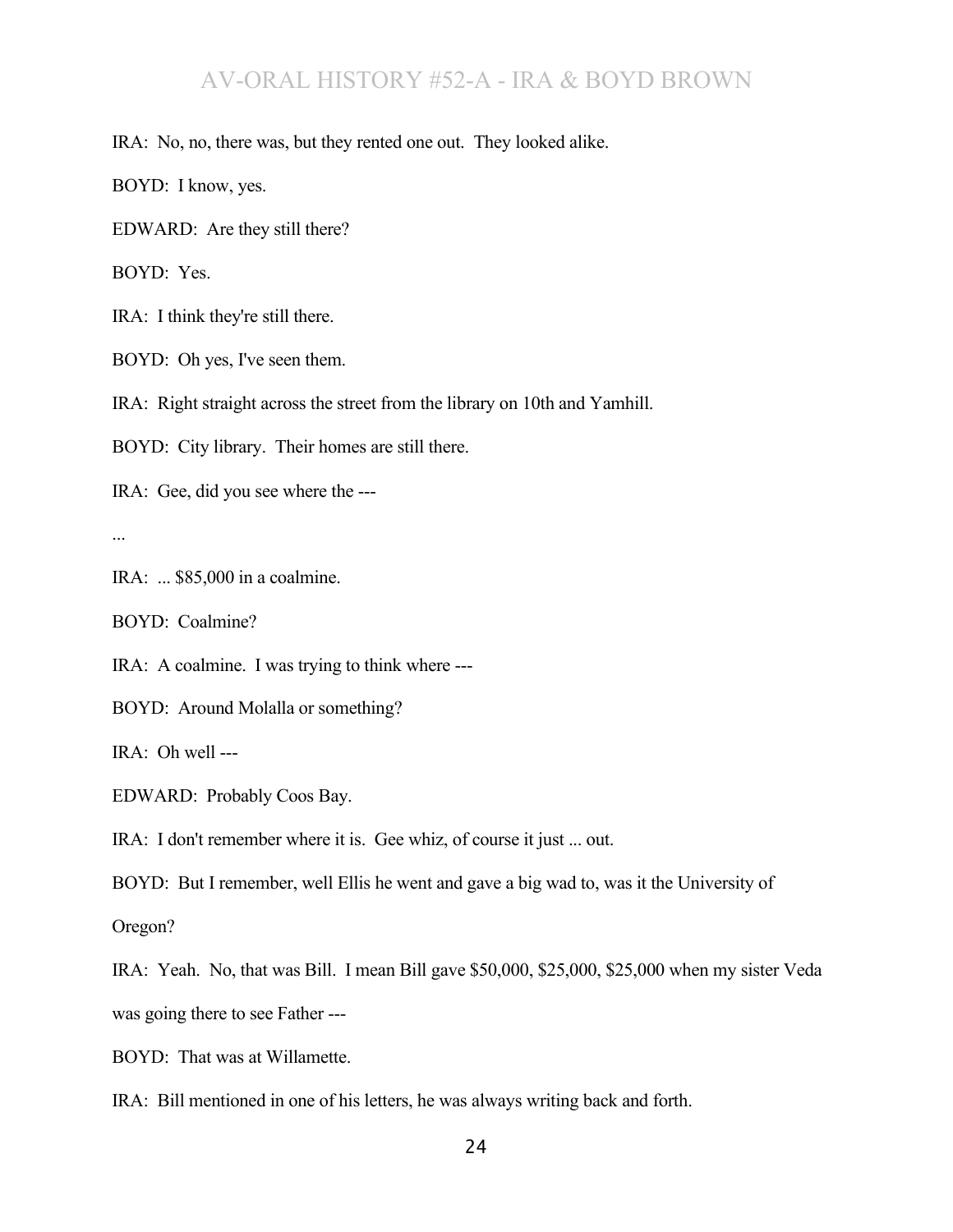BOYD: It was either Gerlinger Hall or ---

IRA: Gerlinger Hall.

BOYD: Was that it, yeah.

IRA: But Father would write back, and he mentioned to Bill that Veda was going to school there. BOYD: I see.

IRA: And when he did that, Bill found out about that, he sent the school, the college, \$25,000. Well gee whiz, that was quite a --- and that really woke things up. Well, one day in class some professor that she had made a remark, "Now if we could just get that old sheepherder up in Eastern Oregon to send us another \$25,000, we'd get this thing accomplished."

BOYD: Yeah.

IRA: And she spoke up, she says, "That sheepherder was my father." She, I guess she could have bought that professor for twenty-five cents ... (Laughter) that would...

BOYD: Well now Ellis gave a big chunk of money, about a half a million dollars to the University of Oregon fund of some kind.

IRA: Oh, I'll tell you that was the talk of, more than that, his estate at, when was it about the '30's was it?

EDWARD: Ellis, 1939.

IRA: Yeah, see he was a nut on social diseases. And he told me one time, he said, "Twenty-five percent of my eye problems that I treat are attributed to syphilis."

BOYD: Uh huh.

IRA: And he said, "It is exceedingly bad in the children." And he says that's always, some of them went blind with it.

BOYD: Sure.

25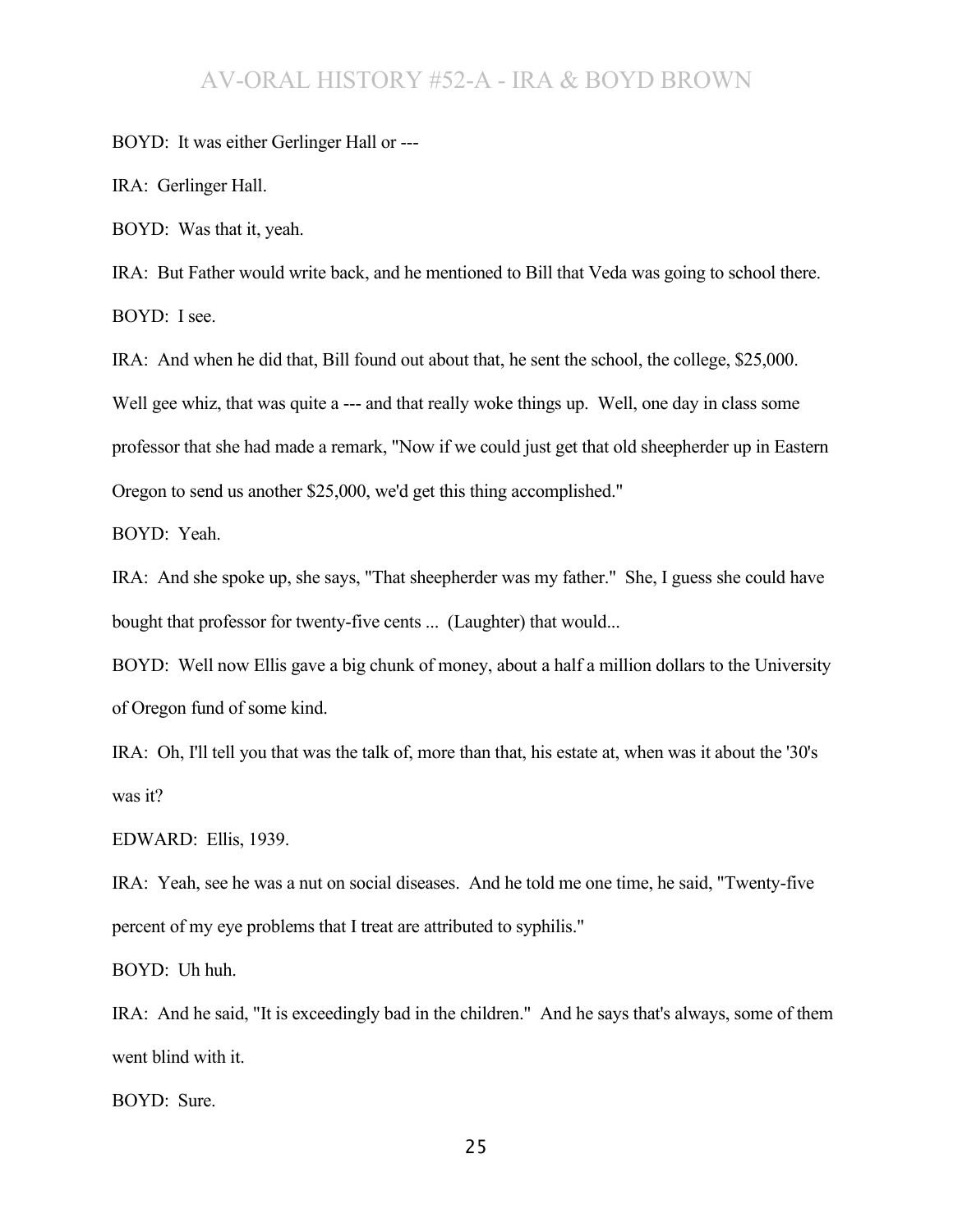IRA: And he said, "I just wanted to do something about this." So, what he did, he left his entire estate, all of it, it was to be liquidated and the Bank of California was to administrate it, be the administrator and distribute it. And they turned it over to an attorney by the name of Veesa, Veesey (sp.?). And he, you might say, did the law work on it. Now he ended up, Ellis did, in that hospital, and stayed there until he died. I think he; it seems to me it was Emanuel, but I'm not too sure of that. Well anyway ---

EDWARD: He was 86.

IRA: 86, yeah. I mean that they distributed that estate.

EDWARD: No, he was 86 when he died.

IRA: Oh yes, that's true. But what happened, I later found out, the fellow that I was in the same living unit at University of Oregon, married the nurse that Uncle Ellis had. Now that, it's getting kind of complicated here in a way.

EDWARD: Yeah.

IRA: He married that nurse. And she came to us one day, because we got to know her. And she said, "You know it's a shame the way they're treating your uncle." Well, we wondered what she was talking about. She said when they allotted the room that he was to have; it was the poorest room in the hospital. Because the bank already had his estate.

BOYD: Oh sure.

IRA: And she said they were to, agreed to keep him in pretty comfortable quarters. Now she said, "I, they don't bring up an instrument here and leave it for him to read," she says, "he can't read it, so I read it to him. And then they'll come back and get it tomorrow." And he says, "They hold his hand to sign his signature." And she said, "Do you realize what those people are doing?" She said, "They're stealing him blind."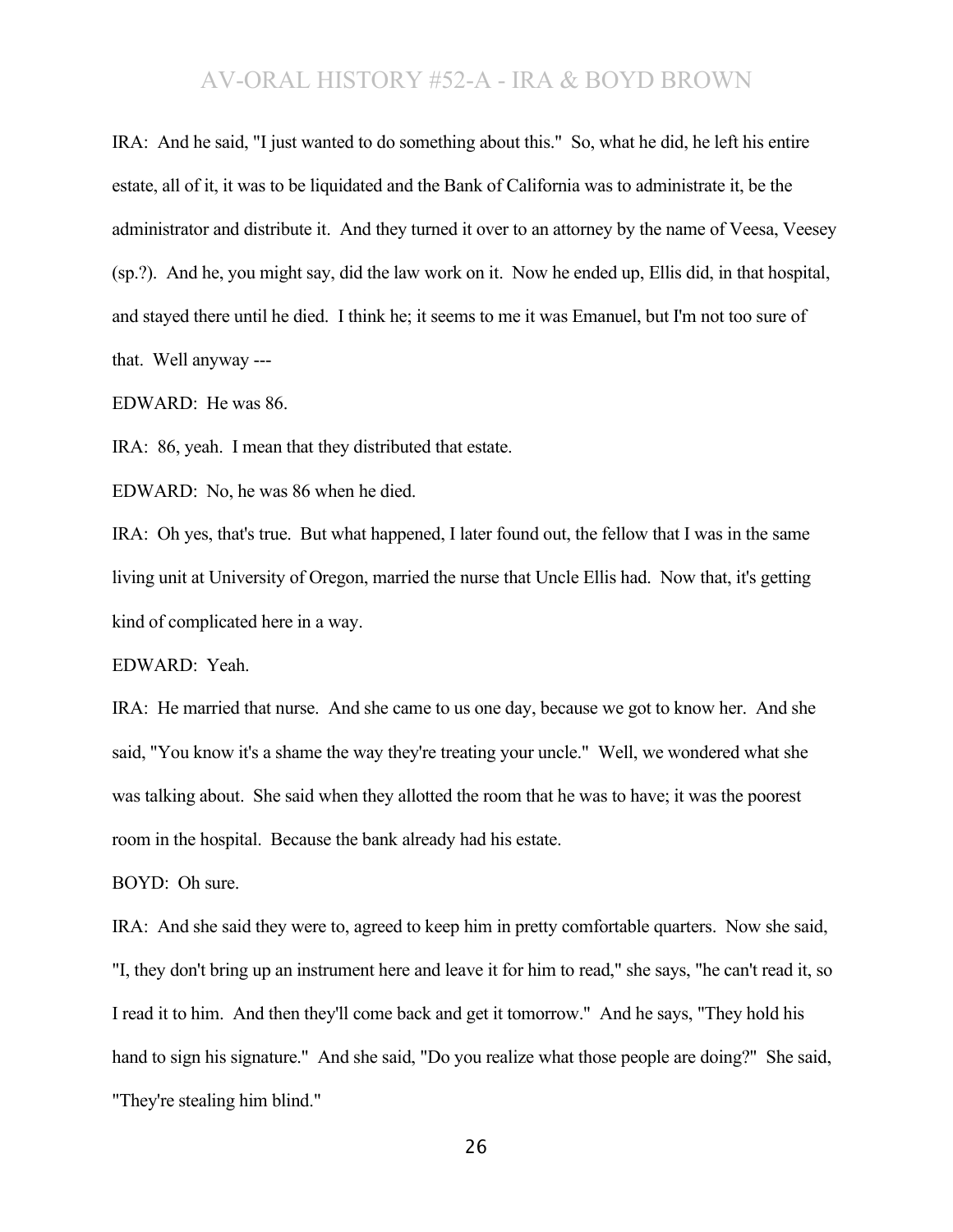BOYD: Oh, for goodness sakes.

IRA: The bank was doing it.

BOYD: The Bank of California?

IRA: Bank of California. She says, "Now listen," she says, "I've got that all in diary form." She says, "If you boys want to sue the bank, I'll turn you my diary over for what's in it." And she says, "It's absolutely wrong." I got to thinking about it, and it would be true, we didn't have any money to put into a lawsuit. Because they just scare you poor people ---

EDWARD: Oh, they would ---

IRA: And fighting with his own money.

EDWARD: Appeal it and appeal it.

BOYD: Yeah.

IRA: Yeah. So, we didn't do a thing about it. And it made my brother Ellis so mad. Veesey was selected to be the administrator of my, advisor to the bank. Right away he declared him president of that trust fund. And his initial salary was \$25,000 a year for that one thing.

EDWARD: He must have left a million, Ellis Brown?

IRA: He left a million dollars. When I was just a little boy, I walked home with him from the office. My father went to buy something and would come later. And I walked home with him to lunch, and we went by, gee I looked up there, and oh stories high. ... he called it his Taylor Street property. And a fellow offered him a \$150,000 for it, on the street, which was a huge sum, and he turned him down. And later, he says, you know, he says, "I met that fellow on the street years later." He says, "Say, do you remember my offering you a \$150,000 for this Taylor Street property?" He says, "Well sure I do." "Two fools met on the street that day," he says, "you for not taking it, and me for being crazy enough to offer that for it." (Laughter) So that's the way they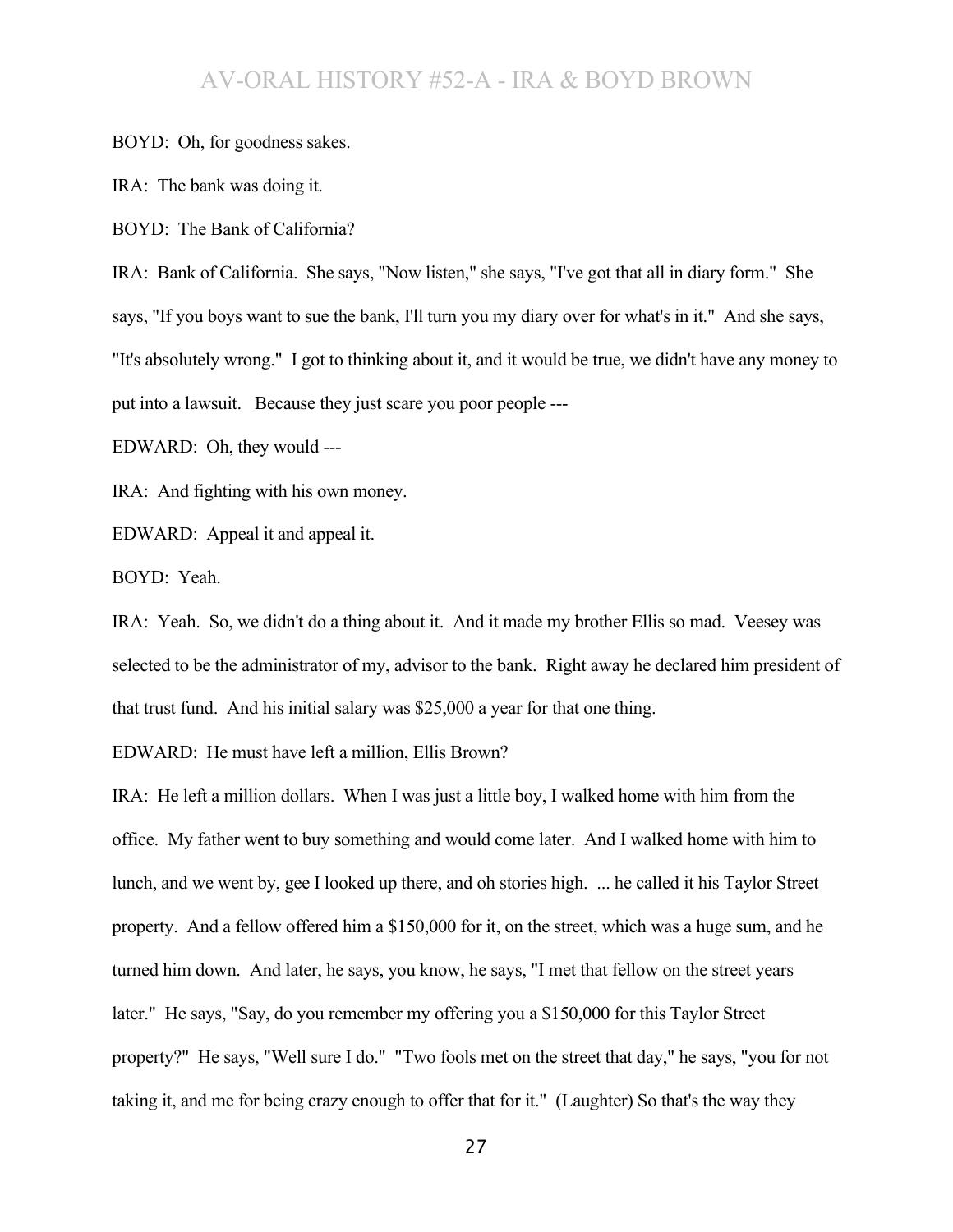settled it.

EDWARD: Well, this Ellis, then he lived, he lived right downtown Portland.

IRA: Oh yeah, 10th and Yamhill is.

EDWARD: Yeah.

IRA: Because it is just a ways it would be two blocks on the --- there would be Taylor and

Morrison between that and Washington Street. Well, Washington Street in Portland to this day is

the most prominent street down there.

EDWARD: Did Bill, and then you said that Bill spent time when he came ---

IRA: That was his headquarters.

EDWARD: He would stay with Ellis and Sam.

IRA: Yeah.

EDWARD: Because Sam was single.

Ira: Yeah.

EDWARD: Excuse me, Ellis was single.

IRA: Oh yeah.

EDWARD: Sam married Mary.

IRA: He married a straight English woman. She had been elite.

EDWARD: Did Bill ever have a house in the Willamette Valley?

IRA: None that I remember.

EDWARD: None.

IRA: Well, see he went there when all three of the boys went up to Eastern Oregon, then he stayed there.

EDWARD: He stayed out there. Why do you think he stayed out there? Why was he the only one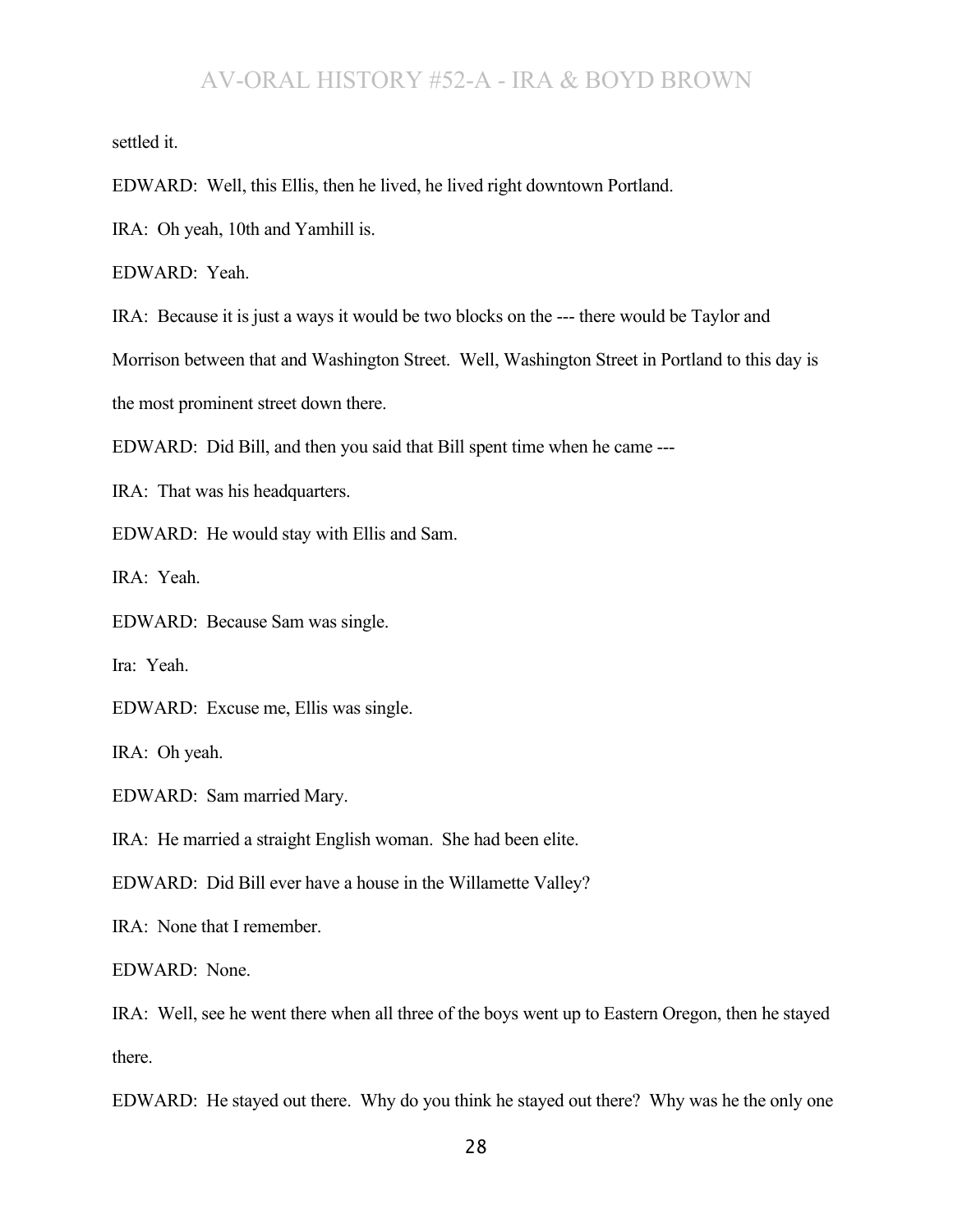out of all those eight kids ----

IRA: Well, I can tell you, when he was up there, see my mother, my father had been going with my mother before he went up there.

EDWARD: McArthur.

IRA: He would write back and forth. I would assume this, and I'm sure it's right, ... so she told him in no uncertain terms that she would not live in Eastern Oregon, no. In other words, if he was interested in her he was going to have to come back to the Valley, which he did.

EDWARD: Which he did.

IRA: He brought this \$12,500 back with him, and he built that house that's there today, you know where that is.

EDWARD: Do you know, Ira, your dad married McArthur, Maggie.

IRA: Yes. Her true name was Margaret.

EDWARD: Margaret I mean, in 19 ---, 1891.

IRA: Yes.

EDWARD: Was that house, that big house, your father's house ---

IRA: He took twenty, I say \$12,500, he give \$2,500 of that and built that house.

BOYD: \$2,500.

IRA: He built that house for \$2,500. And if you will notice, right across the road, a little south ---

EDWARD: 1892 he married Margaret.

IRA: --- about five hundred yards is a duplicate of it, the same house.

BOYD: Is that right?

IRA: Yeah, those people name of Bradle (sp.?).

BOYD: Oh Bradles, I knew the Bradles.